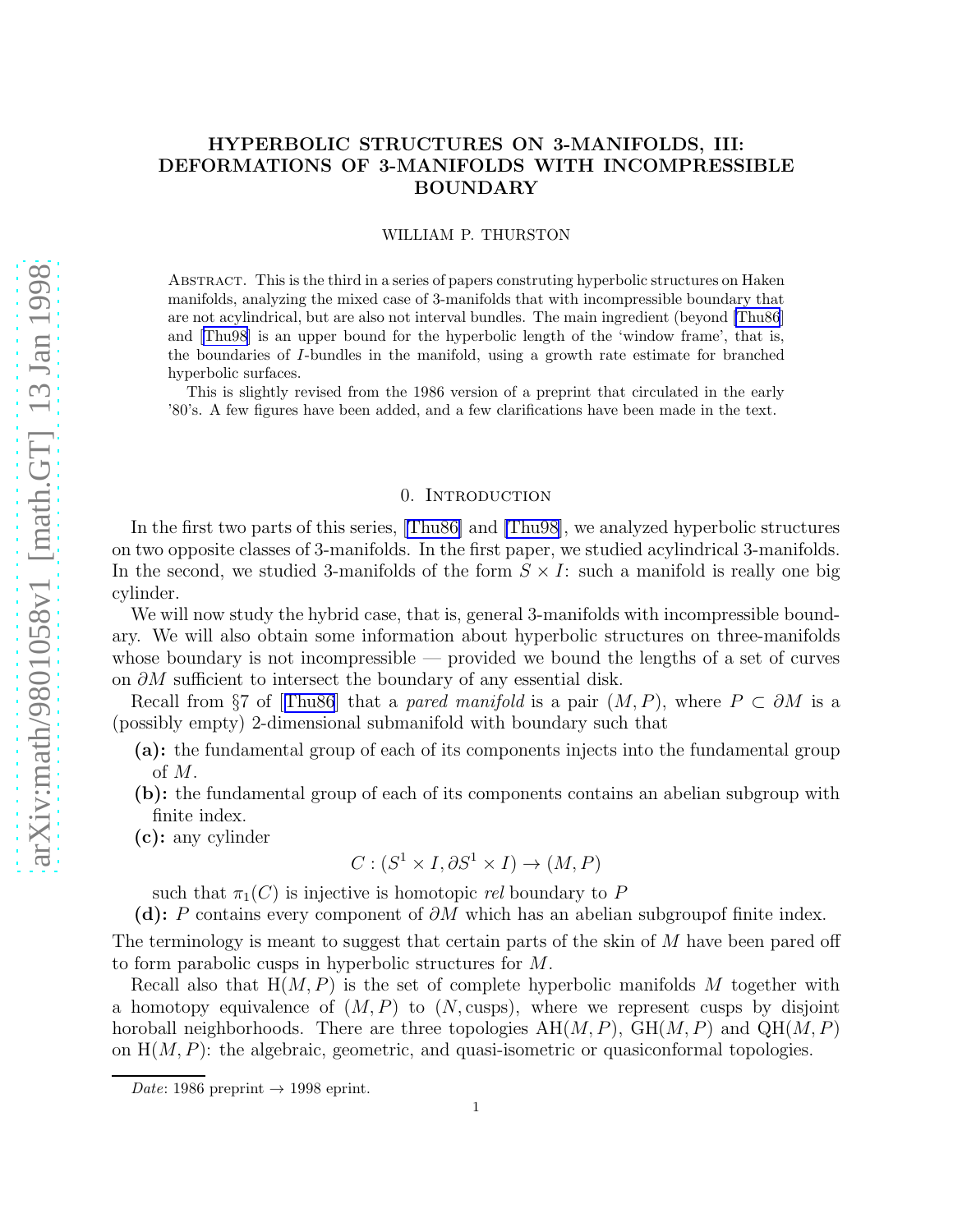<span id="page-1-0"></span>A pared manifold is *acylindrical* if  $\partial M - P$  is incompressible and if every cylinder

$$
C : (S^1 \times I, \partial S^1 \times I) \to (M, \partial M - P)
$$

suchthat  $\pi_1(C)$  is injective is homotopic *rel* boundary to  $\partial M$ . Theorem 7.1 of [[Thu86\]](#page-18-0) asserts that  $AH(M, P)$  is compact when  $(M, P)$  is acylindrical.

This is not the case if  $(M, P)$  admits essential cylinders.

In order to describe what unbounded behaviour there is for  $N \in AH(M, P)$ , we will make useof the *characteristic submanifold* of  $(M, P)$ , whose theory was first developed in [[JS79\]](#page-18-0) and[[Joh79\]](#page-18-0). The characteristic submanifold is defined provided  $\partial_0(M) = \partial(M) - P$  is incompressible. The characteristic submanifold is a disjoint union of Seifert fiber spaces and interval bundles over surfaces in a 3-manifold. It is determined up to isotopy. The ends of the intervals are on  $\partial M$ , and in our case, we will consider only those interval bundles where the ends of the intervals are contained in  $\partial_0(M)$ . The characteristic submanifold has the universal property that is essential, and that any other essential Seifert fiber space or interval bundle in M with the given boundary conditions is isotopic into the characteristic submanifold. The definition and development of a sufficient theory to handle embedded interval bundles and Seifert spaces is fairly elementary, and akin to the theory of the prime decomposition of a three-manifold. The theory also handles homotopy classes of maps which are not necessarily embeddings; this is more difficult. We will make free use of both types of universal properties of the characteristic submanifold, for embeddings and for homotopy classes, even though we could probably get by with only the theory for embeddings.

In the case of current interest, that of a pared manifold which admits at least one hyperbolic structure, the Seifert fiber space part of the characteristic submanifold consists of some number of thickened tori in neighborhoods of torus components of P, and some number of solid tori, each of which intersects  $\partial_0(M)$  in a non-empty union of annuli. These annuli wind one or more times around the "long way" of the solid torus before closing. A transverse disk in a solid torus intersects the boundary annuli in two or more arcs. However, if it intersects in only two arcs, we can and will interpret the solid torus as an interval bundle, rather than as a Seifert fiber space. The transverse disks in all remaining Seifert fiber spaces intersect  $\partial_0(M)$  in at least three arcs.

It is convenient for our purposes to carve out of the characteristic manifold something which we will call the *window*, which will be an interval bundle window $(M, P)$ . If M is made of glass, then viewed from the outside of  $M$  the window is the part that one can see through without homotopic distortion or entanglement. To form the window, begin with all of the interval bundles in the characteristic submanifold. In addition, a portion of the boundary of each solid torus in the characteristic submanifold consists of essential annuli in  $(M, \partial_0(M))$ . Thicken each of these, to obtain additional interval bundles. Some of the new interval bundles, however, may be redundant: they may be isotopic into other interval bundles. If such absorbtion is possible, then eliminate interval bundles which can be absorbed, one by one. The result is the window. The ends of the intervals of the window form a subsurface of  $\partial_0(M)$ , the window surface ws(M, P); it is a 2-fold covering of wb(M, P), the window base. We may assume that window $(M, P)$  contains all of the annuli in P. Note that even when M is orientable, the window base need not be orientable, since non-orientability of the fibration can cancel with non-orientability of the base to make the total space orientable.

The main theorem of this paper is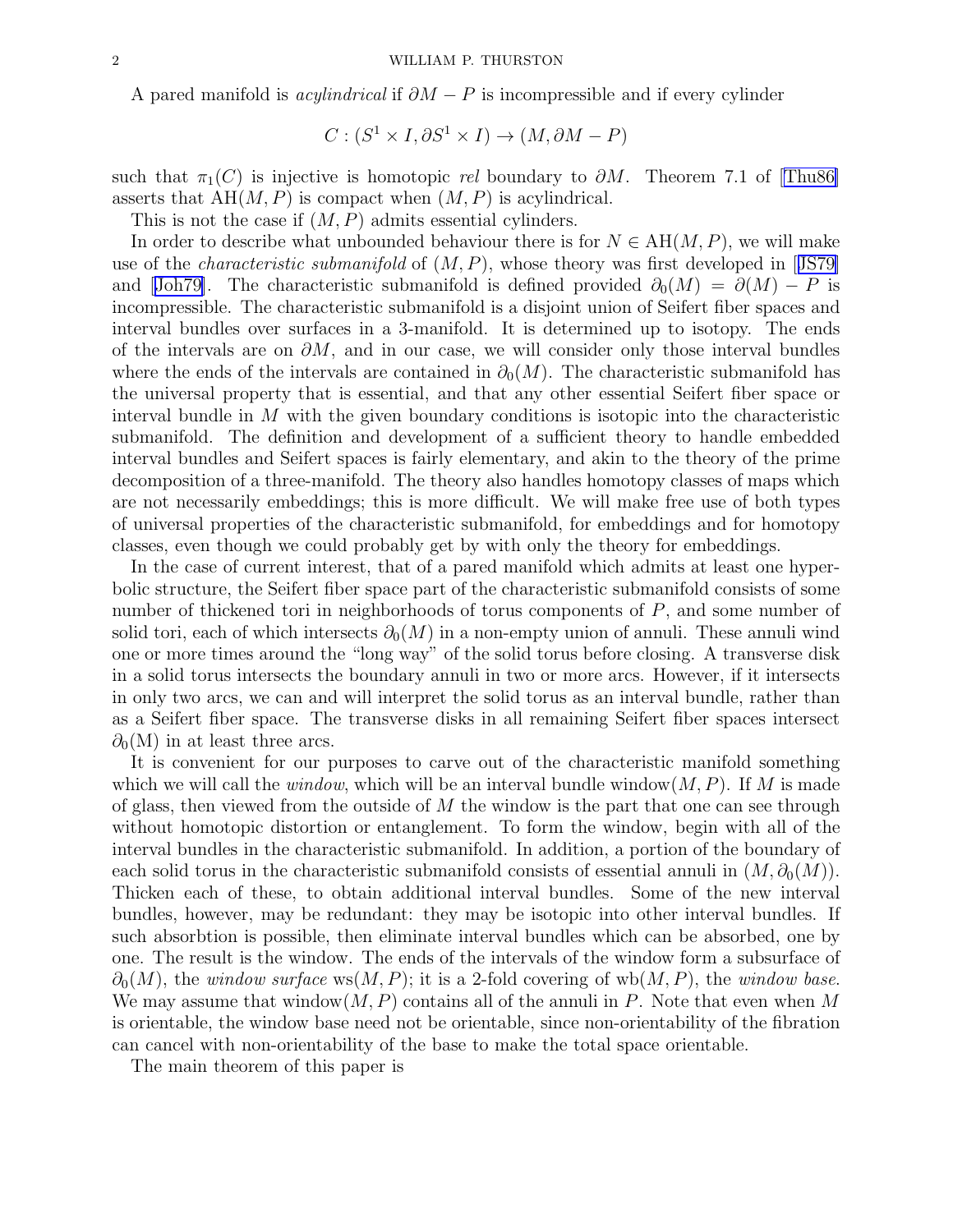<span id="page-2-0"></span>**Theorem 0.1** (Broken windows only). If  $\Gamma \subset \pi_1(M)$  is any subgroup which is conjugate to the fundamental group of a component of  $M$  –window $(M, P)$ , then the set of representations of  $\Gamma$  in Isom( $\mathbb{H}^3$ ) induced from  $AH(M, P)$  are bounded, up to conjugacy.

Given any sequence  $N_i \in AH(M, P)$ , there is a subsurface with incompressible boundary  $x \text{ }\subset \text{wb}(M, P)$  and a subsequence  $N_{i(j)}$  such that the restriction of the associated sequence of representations  $\rho_{i(j)} : \pi_1(M) \to \text{Isom}(H^3)$  to a subgroup  $\Gamma \subset \pi_1(M)$  converges if and only if  $\Gamma$  is conjugate to the fundamental group of a component of  $M - X$ , where X is the total space of the interval bundle above x. Furthermore, no subsequence of  $\rho_{i(j)}$  converges on any larger subgroup.

Compare with Theorem 6.2 of[[Thu98](#page-18-0)].



FIGURE 1. This is a diagram for a 3-manifold obtained by gluing three thickened punctured tori to a solid torus. Its window consists of the three thickened punctured tori. Theorem [0.1](#page-1-0) says that among all complete hyperbolic structures, the length of the core circle of the solid torus is bounded. Theorem [1.3](#page-7-0) and the ensuing discussion gives an explicit upper bound of 18.13 (which does not pretend to be near optimal).

The distinction between the characteristic submanifold and the window is important in this statement. A good example is a three manifold obtained by thickening three surfaces with boundary, and then gluing the annuli coming from the thickened boundary components to a solid torus (figure 1.) The characteristic submanifold has a part which is the solid torus, and three other parts which are the thickened surfaces. According to one reasonable definition, the entire manifold consists of characteristic submanifold (if parallel boundary faces of the characteristic manifold are pasted together). Theorem [0.1](#page-1-0) applied to this example boils down to the assertion that the length of the core of the solid torus is bounded in  $AH(M, P)$ .

The proof divides into two main steps. The first step is to show that the total length of geodesics representing  $\partial w b(M, P)$  in three-manifolds  $N \in AH(M, P)$  is bounded. This will be proven in §[1](#page-3-0), by a growth rate argument which actually gives reasonable and concrete bounds for this total length.

The second main step is to show that a certain relative deformation space, that of hyperbolic structures on  $M$  – window relative to P and window, is compact. This is quite parallel to the proof of the main theorem of part I of this series,[[Thu86\]](#page-18-0). It will be a corollary of a more general theorem we will prove, which asserts that if  $(M, \partial M)$  is a three-manifold with boundary, and if  $X \text{ }\subset \partial M$  is a sufficiently complicated collection of curves on  $\partial M$ , then when X is held bounded, so is  $M$ . See Theorem [3.1](#page-13-0) for the formal statement. This relative boundedness theorem will make use of the relative uniform injectivity of pleated surfaces, proven in §[2.](#page-9-0)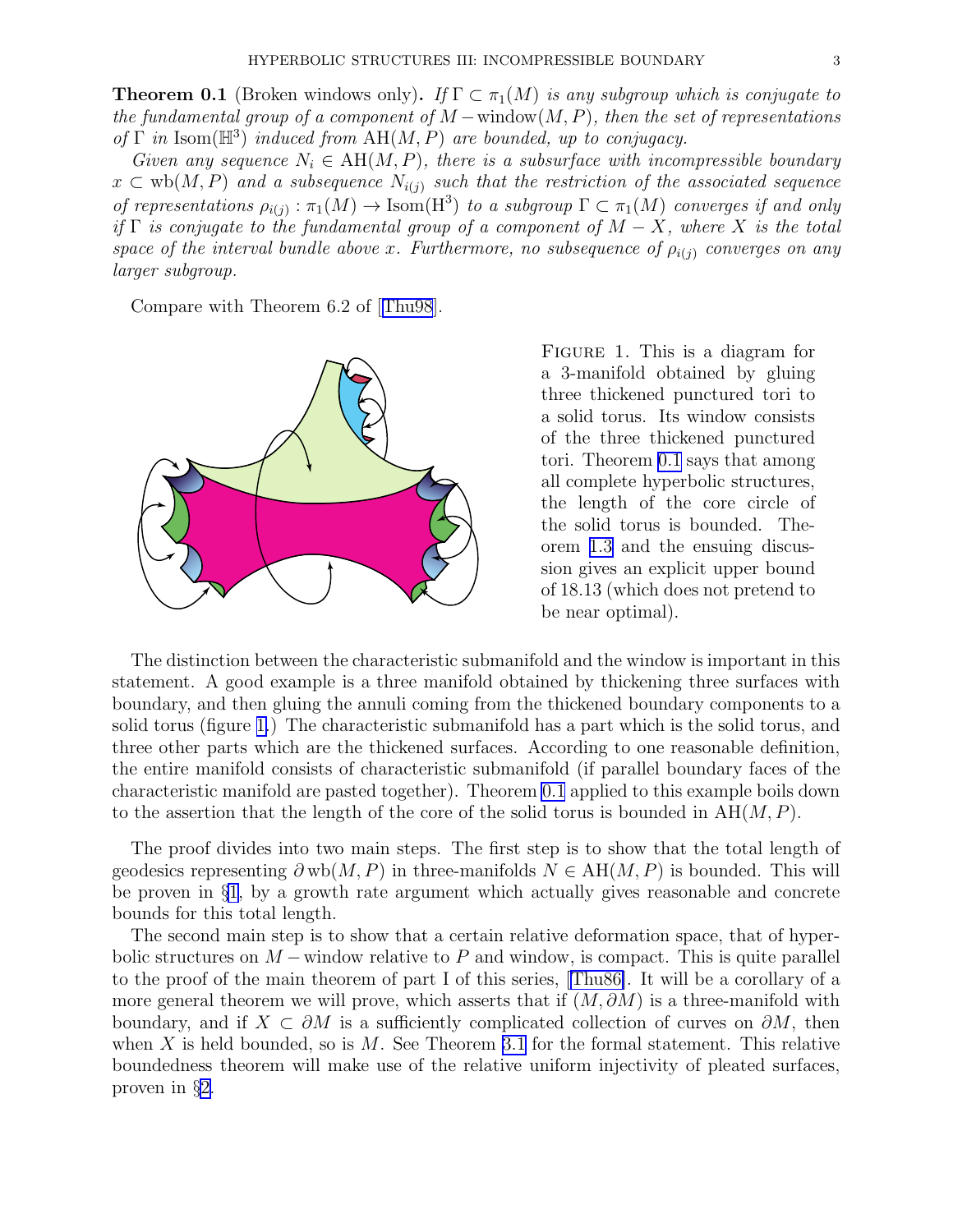## 1. Membrane windows

<span id="page-3-0"></span>We will construct a certain branched 2-manifold, which describes the boundary and how some parts of it are homotopically identified with other parts.

Branched 2-manifolds are an analogue of train tracks, in one dimension higher. We will make use of them in two forms: in the form of non-Hausdorff 2-manifolds, and also in the form of the Hausdorffications of these 2-manifolds which are standard 2-complexes.

It is easy to construct many examples of non-Hausdorff manifolds: if you begin with a standard manifold, and then identify an open set of one by a homeomorphism to an open set in another, the result is still always a manifold, since each point has a neighborhood homeomorphic to a subset of  $\mathbb{R}^n$ . However, the identification space is typically not Hausdorff, since there are likely to be pairs of points on the frontiers of the open sets such that all neighborhoods of one intersect all neighborhoods of the other in the quotient topology. Non-Hausdorff manifolds arise frequently as quotient spaces of dynamical systems.

We will construct a branched manifold  $BS(M, P)$  associated with a pared manifold having incompressible boundary, which either is a quotient space of  $\partial_0(M)$ , or at least has the image of  $\partial_0(M)$  as a dense subset. This branched manifold admits a hyperbolic structure such that the branch points lie on a finite number of closed geodesics. There will be a map  $BS(M, P) \to M$  defined up to homotopy, and the inclusion of  $\partial_0(M)$  into M factors up to homotopy through this map.



FIGURE 2. A certain 2-complex  $KS(M, P)$ is associated with an atoroidal pared 3-manifold  $(M, P)$ , roughly described by starting with  $\partial_0(M)$ and collapsing the I-directions of its windows (characteristic I-bundles), and collapsing the transverse disks of the essential solid torus Seifert fiber spaces. Above, an essential solid torus having three annuli on its boundary that are part of  $\partial_0(M)$  and three annuli that cut through the interior of M. The uppermost interior annulus adjoins a 'wide' part of window $(M, P)$ , while the other two attach to portions of M that are relatively acylindrical—the adjoining windows are just thin slivers of glass. *Below*, a cross-section of KS, showing the collapsing maps from  $\partial_0(M)$ .

First, we construct the Hausdorff version. Begin with a characteristic submanifold W for M. Throw out any components of W which are neighborhoods of cusps. Adjust each solid torus in the Seifert fiber part of W so that instead of intersecting  $\partial M$  in a union of annuli, it intersects in a union of circles. Similarly, adjust any solid torus which is a component of the interval bundle part so that any annulus of intersection with  $\partial M$  is collapsed to a circle. Squeeze together any pairs of annuli in the frontier of W which are parallel in  $M$ . Now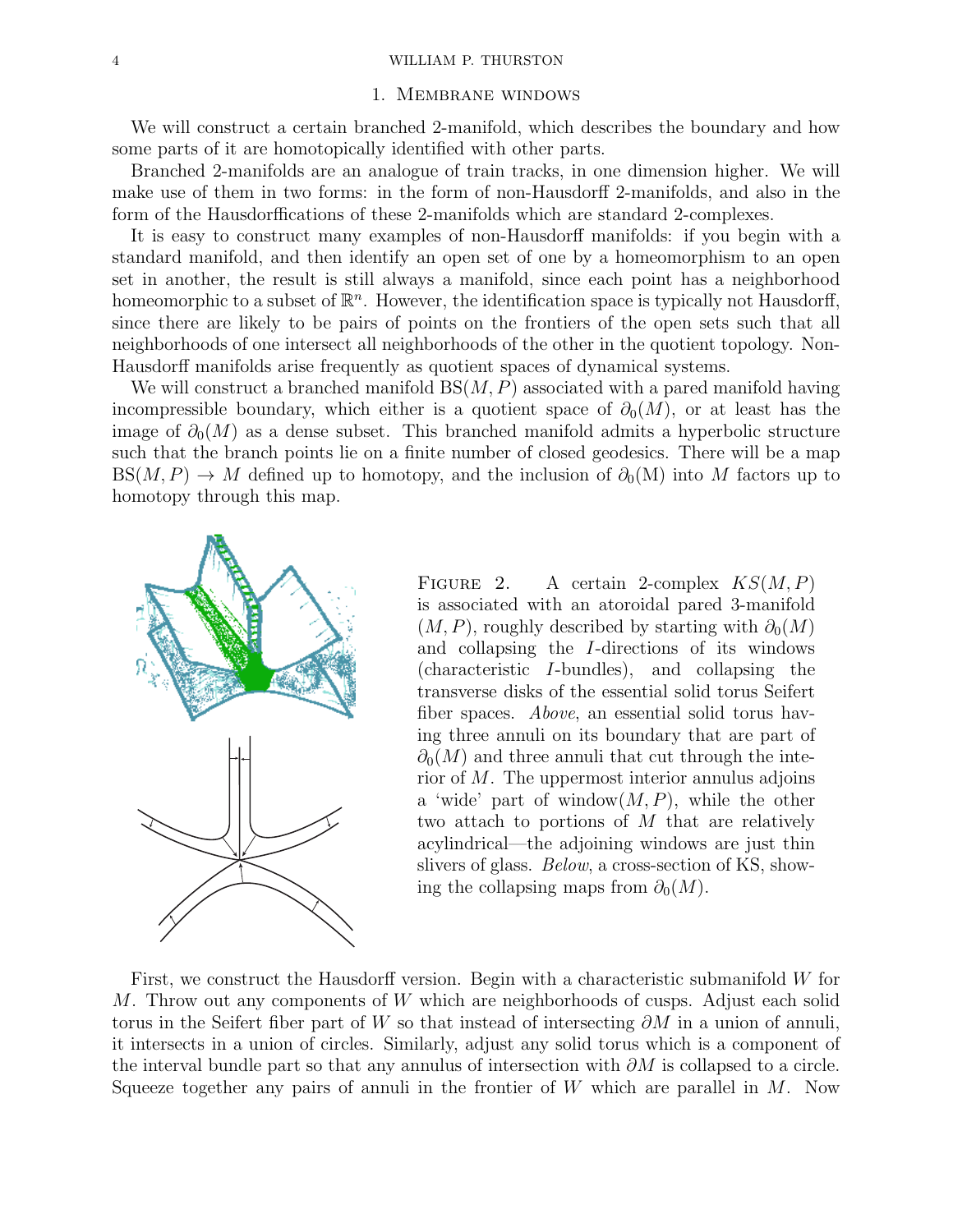collapse each solid torus to a circle, and collapse each of the interval bundles to its base. The result is a 3-complex  $K(M, P)$ , and the image of  $\partial_0(M)$  in  $K(M, P)$  is a 2-complex  $KS(M, P).$ 

KS is a 2-manifold except along certain branch curves, some which come from the solid tori in W and others from annuli in the frontiers of the interval bundles. The components of KS cut by these curves are surfaces of negative Euler characteristic. Choose a length for each branch curve, and extend this choice to give a metric on KS that is hyperbolic except at the branch curves, which are geodesics.



FIGURE 3. This is the branched surface  $BS(M, P)$  which locally isometrically embeds in  $KS(M, P)$ , from figure [2.](#page-3-0) Each branch curve  $\alpha \subset \text{KS}(M, P)$  is resolved to a number of copies: in this example, there are 3 copies of  $\alpha$  coming from the components  $\partial_0(M)$  that maps to  $\alpha$ , and 5 copies for the pairs of non-adjacent normal directions to  $\alpha$ . In a more general example, a cross-section disk could rotate when it is isotoped once around the solid torus, so that  $\alpha$  is replaced by some covering space of  $\alpha$ , but this does not change the basic principle that  $BS(M, P)$  actually branches.

We will construct a branched surface BS from  $\text{KS}(M, P)$  by replacing each branch curve  $\alpha$  by a probably disconnected covering space  $m(\alpha)$ , with a neighborhood on BS that locally embed in in KS(M, P). For each point  $t \in \alpha$ , an element in its pre-image is determined by specifying a pair of sheets of  $KS(M, P)$  at t; these sheets might be permuted by a rotation when you go once around  $\alpha$ . We want to create as much branching as we can without violating a certain homotopy injectivity principle to be described below, in order to get tighter bounds for the geometry of hyperbolic structures on  $(M, P)$ ,

As a start, we can put the union of all circles on  $\partial_0(N)$  that map to  $\alpha$  into  $m(\alpha)$ . In cases coming from a window base that is an annulus or Moebius band, these boundary circles are not enough to create actual branching. But we can add to  $m(\alpha)$ , in addition to the boundary circles, one circle for each pair of sheets of  $KS(M, P)$  along  $\alpha$  that are non-adjacent with respect to circular order around  $\alpha$ . We define  $BS(M, P)$  by taking the union of the the complement of the branch circles in KS $(M, P)$  with the annular neighborhoods of  $m(\alpha)$ , identifying them on open sets. This quotient space  $BS(M, P)$  is a non-Hausdorff surface, with a hyperbolic structure inherited from  $KS(M, P)$ .

We need to construct a "fundamental cycle" for BS, which can be defined as a locally finite singular 2-cycle which has positive degree at every point. A locally finite 2-cycle is homologous to one which is transverse to any particular point, so the degree makes sense even at the branch curves. Many non-Hausdorff manifolds without boundary do not admit such. For a 1-dimensional example, a non-recurrent train track on a surface determines a non-Hausdorff 1-manifold with no fundamental cycle.

In the present case, we can start with the fundamental cycle of  $\partial_0(M)$ , which pushes forward to a cycle on BS. It does not have positive degree quite everywhere: it has zero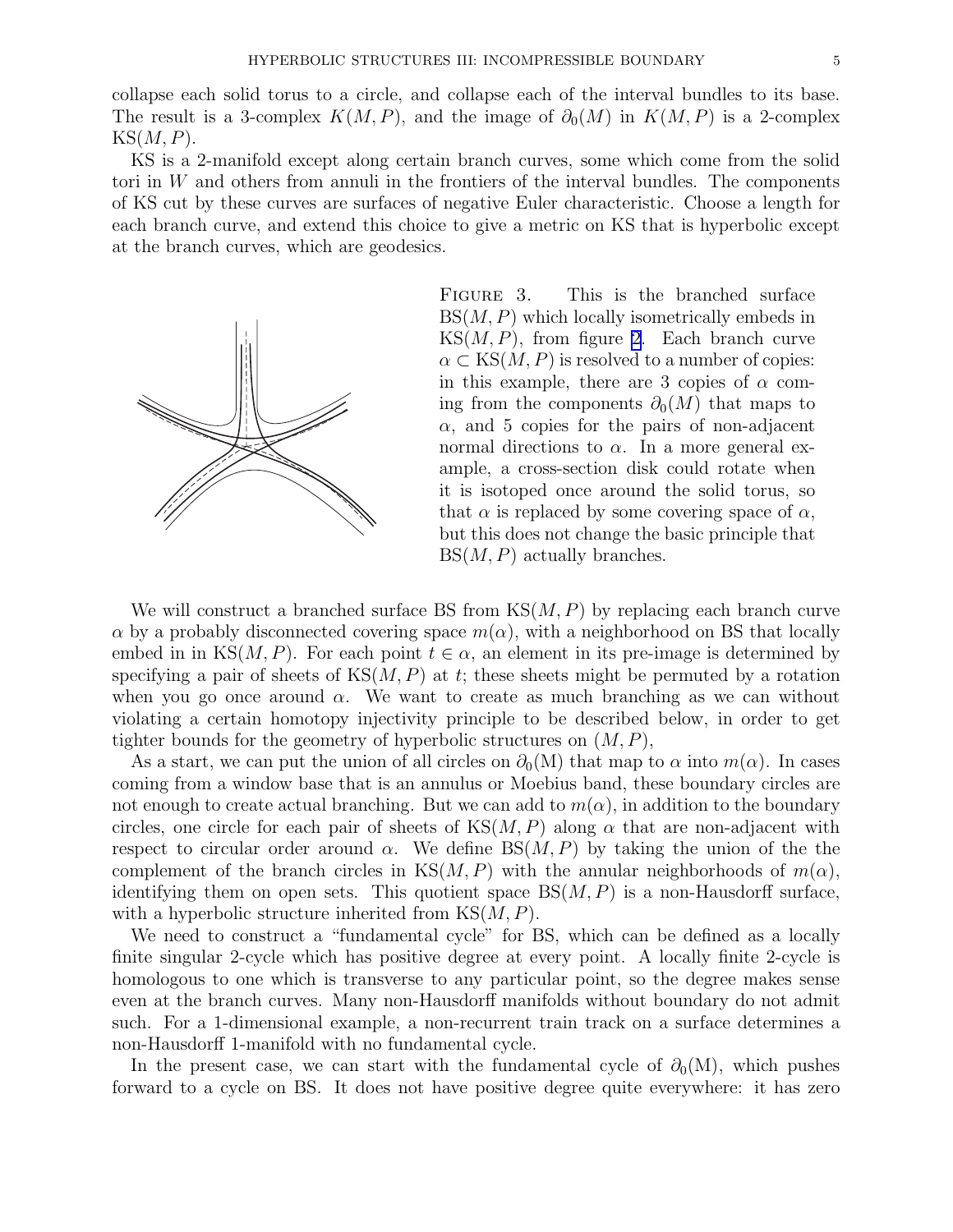<span id="page-5-0"></span>degree at each of the circles which bridge between non-adjacent sheets around a branch curve  $\alpha$  of KS. A local adjustment can easily be made so that all these degrees are positive.

Geodesics make perfect sense on a non-Hausdorff hyperbolic surface: they are paths which have local behavior modeled on a straight line in the hyperbolic plane. Unlike in the Hausdorff case, a tangent vector does not have a unique geodesic extension. If you construct a geodesic in a certain direction, you may eventually come to a branch point; at such a place, there may be several possible extensions of the geodesic. Our surface BS satisfies the property that every geodesic has an extension to a bi-infinite geodesic; we will call a non-Hausdorff hyperbolic surface of this type a complete surface.

A non-Hausdorff hyperblic surface still has a developing map, defined by analytic continuation, that maps some covering space to the hyperbolic plane.

We can define a space GF on which the geodesic flow exists, as the set of pairs  $GF =$  $\{(X, l)\}\$ , where l is a bi-infinite unit-speed geodesic on BS, and X is a unit tangent vector to l. Give GF the compact-open topology. There is a continuous map  $p : GF \rightarrow T_1(BS)$ , which forgets  $l$ . The preimage of a point  $X$  is a totally-disconnected set, most likely a Cantor set—one can think of  $p^{-1}(x)$  as the sequence of decisions l has to make each time it comes to a choice of branches. The space GF is Hausdorff: even when  $X_1$  and  $X_2$  are tangent vectors along the branch locus which do not have disjoint neighborhoods, any two elements  $(X_1, l_1)$  and  $(X_2, l_2)$  have neighborhoods which are disjoint, distinguished from each other in the Cantor set direction.

The map  $GF \to T_1(S)$  is not a fibration, because the particular choices confronting a geodesic which starts out at a tangent vector  $X$  depends on  $X$ . For example, some geodesics never cross branch lines, or cross only a finite number of branch lines, or cross branch lines in forward time but not in backward time.

A fundamental cycle Z for a branched surface determines an invariant transverse measure for the geodesic flow, by the following stipulations:

- (a): the total transverse measure of the preimage of any point  $p \in BS$  is the degree of Z at  $p$ , and is distributed among the tangent vectors  $X$  in proportion to Lebesgue measure on the circle.
- (b): Among the elements of GF over a given tangent vector  $X \in T_1(SS)$  such that they traverse the same tangent vectors for time  $0 \le t < t_0$  or  $0 \ge t > t_0$ , the probability for the possible choices of tangent vector  $X_{t_0}$  at time  $t_0$  is proportional to the degree of Z at the base point of  $X_{t_0}$ .

This transverse measure gives rise also to a measure on GF, defined locally as the product of Lebesgue measure along geodesics with the transverse measure.

**Proposition 1.1** (Exponential map injective). Let  $BS(M, P)$  be the covering space induced from the universal covering M of M. Let  $x \in BS(M, P)$  be an arbitrary point. The exponential "map" at x is injective, in the sense that if  $l_1$  and  $l_2$  are any two geodesic intervals beginning at x which have the same endpoints, then they coincide.

Proposition [2.1](#page-9-0) is a related statement of a more topological form.

*Proof of 1.1.* If there are geodesics  $l_1$  and  $l_2$  on  $BS(M, P)$  which have identical endpoints, but are not identical, push them forward to  $KS(M, P)$ . Pick a maximal interval of the image of  $l_1$  whose interior does not intersect the image of  $l_2$ . This configuration gives rise to a rectangle in  $(M - W)$ , with two of its sides on  $\partial M$  and the other two on the characteristic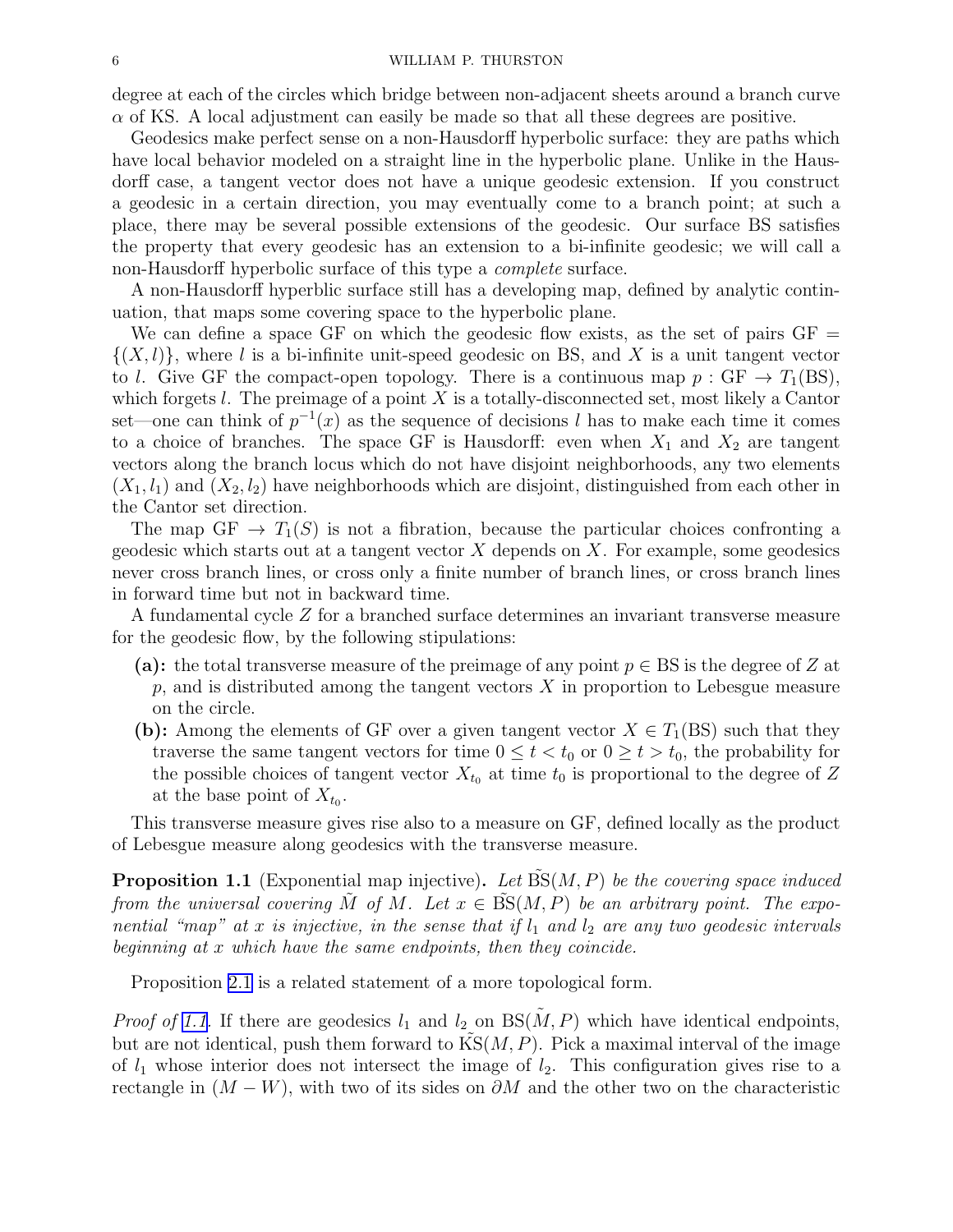

<span id="page-6-0"></span>Figure 4. Geodesics on non-Hausdorff surfaces can coincide for a time until they reach a branch point, then separate. The space GF is the global description of this behavior, consisting of all possible unit tangent vectors to  $BS(M, P)$  together with a bi-infinite geodesic through the vector. Proposition 1.2 limits the rate of branching by the growth of volume in  $H^3$ . This limit in turn limits the total length of the branch locus.

submanifold W. Every such rectangle can be deformed, rel  $W$ , into  $W$ , by the theory of the characteristic submanifold. (See [\[Joh79](#page-18-0)] or [\[JS79\]](#page-18-0).) This contradicts the fact that  $l_1$  is a hyperbolic geodesic.  $\Box$ 

The locus of endpoints of all geodesics of length R emanating from a point  $x \in BS$  is a branched 1-manifold  $C_R(x)$ . In an ordinary hyperbolic surface, this curve is the sphere of radius R, and its total length is  $2\pi \sinh R$ . For a hyperbolic structure on BS,  $C_R(x)$  will tend to grow faster the more the surface branches. To make a formal statement, let  $\beta \subset BS$  be any component of the branch locus. For any fundamental cycle  $Z$ , there is a constant value degree(β) to the degree of Z along β. Choose an arbitrary orientation for β, so we can talk about its left side and its right side. The degree of Z just to the left of  $\beta$  is also a constant,  $dl(\beta)$ , and the degree just to the right is another constant  $dr(\beta)$ .

**Proposition 1.2** (Growth proportional to branching). Let Z as above be a fundamental cycle for BS, and let g be a hyperbolic structure on BS. Let Y be the set of branch curves on  $BS(M, P)$ . For each  $\beta \in Y$ , define

$$
l(\beta) = -\log\left(\frac{\text{degree}(\beta)}{\text{dl}(\beta)}\right) - \log\left(\frac{\text{degree}(\beta)}{\text{dr}(\beta)}\right).
$$

Then the average  $A(R)$ , averaged over  $x \in BS$ , of length $(C_R(x) \deg \{c}_x(Z))$ , is at least

$$
2\pi \sinh(R) \exp\left(R \sum_{\beta \in Y} \frac{.5 \operatorname{length}_{g}(\beta) \operatorname{degree}(\beta)}{\operatorname{mass}(Z)} l(\beta)\right)
$$

Remark. We are really making an estimate for the entropy of the geodesic flow with respect to the measure determined by Z. The quantity  $l(\beta)$  is minus the log of the probability that a geodesic coming along on the right chooses to cross  $\beta$ , plus a similar term for the left. In the summation, this is multiplied by the ratio of the flux of the geodesic flow through either side of  $\beta$  to the total measure of GF.

*Proof of 1.2.* For each x in BS and for each  $R > 0$ , we will define a certain function  $F_{(x,R)}$ on the part  $GF_x$  of  $GF$  above x, whose integral is the total length of  $C_R(x)$ .  $F_{(x,R)}$  will be constant over each set of  $(X, l) \in GF_x$  such that the geodesics l agree for time  $0 \le t \le R$ .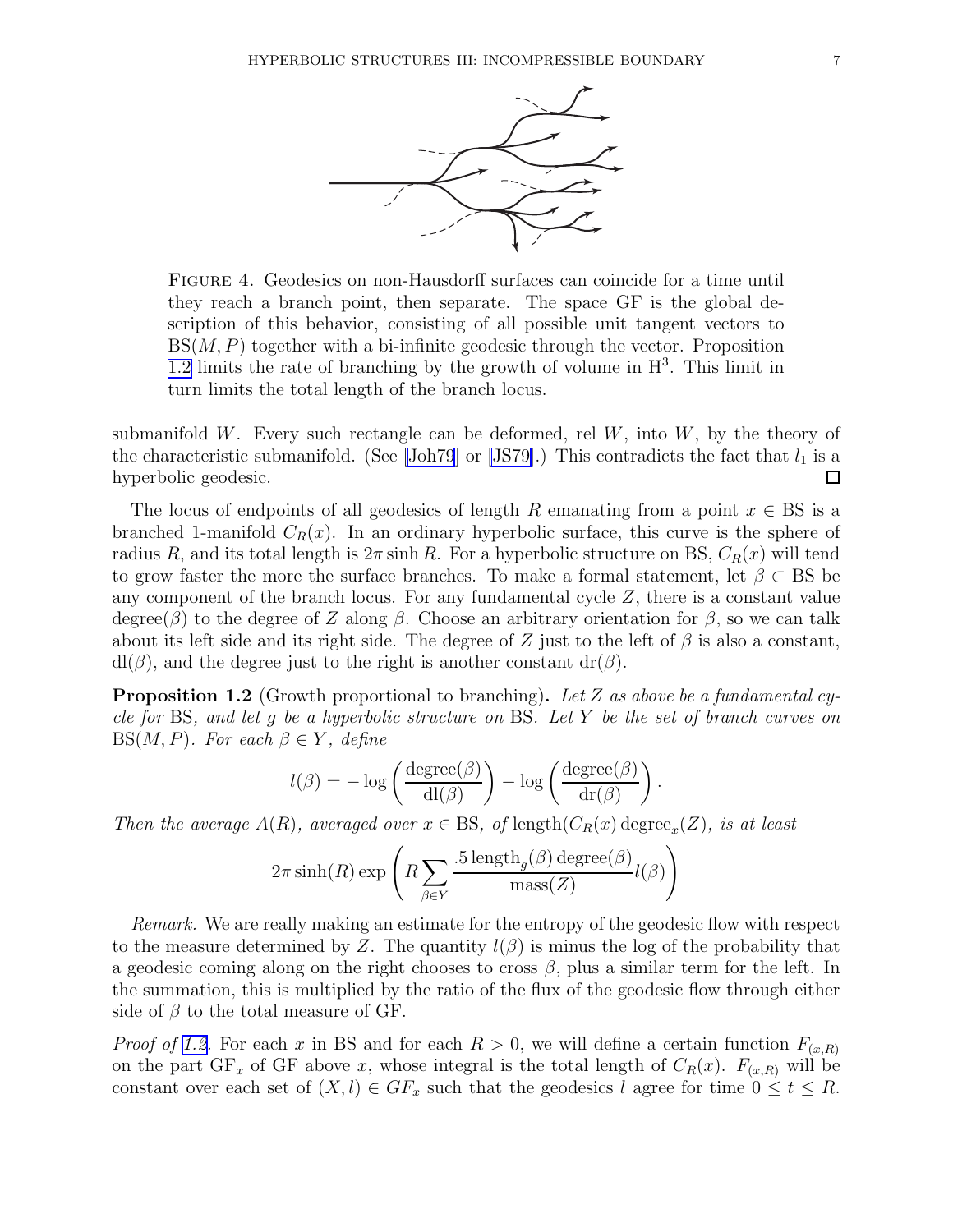<span id="page-7-0"></span>These conditions determines F: the value  $F_{(x,R)}(X, l)$  is  $2\pi \sinh(R)/\text{degree}_x(Z)$  times the product, over all choices which l makes during time  $0 \le t \le R$ , of the reciprocal of the probability of making that choice.

The average  $A(R)$  of  $C_R(x)$  degree<sub>x</sub>(Z), as x ranges over BS, is the average of  $F_{(x,R)}(X, l)$  degree<sub>x</sub>(Z). The products in the formula for  $F_{(x,R)}(X, l)$  can be thought of as exp of the sum of minus the logarithms of the probabilities. Since  $\exp$  is convex upward,  $A(R)$  is greater than or equal to  $2\pi \sinh(R) \exp(B(R))$ , where  $B(R)$  is the expected value, among all geodesics of length R in BS, of the sum of minus the logarithms of the probabilities of the choices it makes.

There is an exact formula for  $B(R)$ . Each branch curve  $\beta$  on BS contributes  $-\log(\text{degree}(\beta)/\text{d}l(\beta))$ each time a geodesic flows through from the left, and the total volume of the flow through  $\beta$ in time R is .5R length( $\beta$ ) degree( $\beta$ ). There is a symmetrical formula for flow from the right. The contribution to  $B(R)$  coming from flow through  $\beta$  is therefore

$$
\frac{.5R \operatorname{length}_{g}(\beta)}{\operatorname{area}(\operatorname{BS})} l(\beta),
$$
  

$$
A(R) \ge 2\pi \sinh(R) \exp\left(\sum_{\beta} \frac{.5R \operatorname{length}_{g}(\beta) \operatorname{degree}(\beta)}{\operatorname{area}(Z)} l(\beta)\right).
$$
  
1 follows.

The proposition follows.

**Theorem 1.3** (Window frame bounded). For any pared manifold  $(M, P)$  such that  $\partial_0(M)$ is incompressible, there is a constant C such that among all elements  $N \in AH(M, P)$ , the length in N of  $\partial$  wb(M, P) is less than C.

*Proof of 1.3.* The surface area of a sphere of radius R in  $\mathbb{H}^3$  is  $4\pi \sinh^2(R)$ , so both the volume of the ball of radius R and the area of the sphere of radius R have exponent of growth 2R. (The exponent of growth of a function  $f(R)$  is lim sup  $log(f)$ ; in this case, the lim sup is the limit.)

We can represent the surface BS as a pleated surface in  $N$ , by mapping all the branch curves to their corresponding geodesics (if they have geodesics), and then extending to the remaining parts of BS, which are ordinary surfaces with boundary. If some of the branch curves are parabolic elements, so that they have zero length, then we can similarly construct a pleated surface based on BS minus a union of branch geodesics; it is still a branched surface of a similar type. This imparts a complete hyperbolic structure of finite area to BS or to some subsurface Q.

Fix a fundamental cycle Z on BS, as described. It defines also a fundamental cycle on any of the subsurfaces  $Q$  which might arise. From proposition [1.2](#page-6-0), we see that the exponential growth rate of  $A(R)$  is 1 plus a positive linear combination of the lengths of the curves β. (If some branch curves were removed from β, then they are not included in the linear combination, but the inequality still holds since their length is zero.)

If Q is compact, the argument is direct. In that case, there is an upper bound to the area of intersection of  $\tilde{Q}$  with a ball of radius say .1 in  $\mathbb{H}^3$ . The volume of a ball of radius R in  $\mathbb{H}^3$  is  $\int_0^R 4\pi \sinh^2(t) dt$ , so it grows with exponential growth rate 2R. Therefore, the image of the exponential map at any point in  $\tilde{Q}$  can have area at most a constant times  $\exp(2R)$ , so the total length of the branch set must be bounded.

In general, each cusp of Q is contained in a subsurface bounded by branch curves, with no branch curves in the interior. Construct horoball neighborhoods of the cusps. If  $x \in Q$ 

so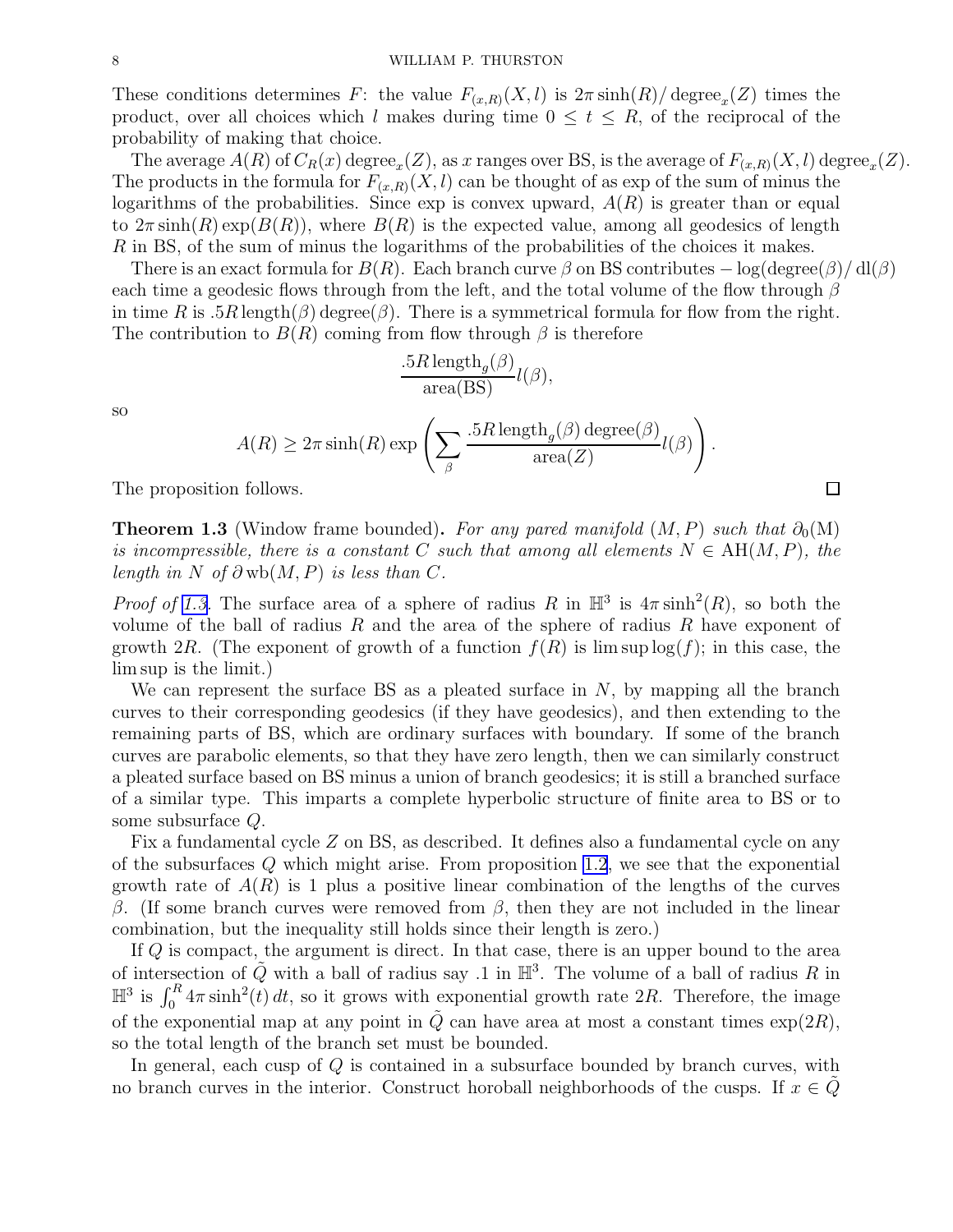is any point, and if x is in a horoball H embedded in  $\tilde{Q}$  which covers one of the horoball neighborhoods of cusps, then the area of intersection of the ball of radius R about x with H is less than  $2\pi \sinh(R)$ . Whether or not x is in a horoball, if H' is one of the horoballs not containing x, then the area of the intersection of the ball of radius R about x with  $H'$  is no more than a constant  $\left(\frac{e}{e-1}\right)$  times the area of intersection with an outer ring of H' of width 1.

Consider Q minus smaller horoball neighborhoods of the cusps, shrunk a distance of 1. This subset K of Q is compact, so there is a supremum to the ratio of volume in N with area of intersection with  $K$ . Therefore, the length of the intersection of the ball of radius  $R$ about any point in Q with K is no more than a bounded multiple of  $\exp(2R)$ . By [1.2,](#page-6-0) this implies that the total length of the branch set is bounded. □

A more careful analysis would show that the geodesic flow for Q is ergodic, and that the area of the image of the exponential map in  $Q$  at any two points has a bounded ratio (with bound depends on the pair of points, though), so that in particular, the exponential growth rate of area is independent of x.

Note that if the hyperbolic structure is turned into a metric on the Hausdorffication of  $Q$ , then the growth rate of the ball of radius  $R$  in the metric might be considerably more than the growth rate of the image of the exponential map. This is hard to exploit, however, because it is hard to know what cover of  $Q$  is induced from the universal cover of  $M$ . The exponential map, in effect, picks out a subset of the fundamental group of the universal covering of the fundamental group of Q which injects no matter which 3-manifold it arose from.

As an example of how the constants work out in Theorem [1.3](#page-7-0), consider the three-manifold of figure [1](#page-2-0) obtained by gluing three thickened punctured tori to a solid torus. In this case, BS has three branch curves, each of degree 1, and the rest of the surface has degree 2. For any hyperbolic structure, the three branch curves have the same length, a. If  $\beta$  is any of these curves, then  $l(\beta) = 2 \log(2) \approx 1.38629$ . The exponential growth rate of  $A(R)$  is therefore  $1+1.5 \text{ length}(\beta)l(\beta)/(12\pi) \approx 1+0.5516 \text{ length}(\beta)$ . Consequently, length( $\beta$ ) < 18.1294. If n punctured tori are glued to a solid torus, then there are  $n(n-1)/2$  branch curves in BS, and we can choose Z to give each of them degree  $1/(n-1)$ , and the rest of the surface degree 1. Then  $l(\beta) = 2 \log(n-1)$ , mass $(Z) = 2\pi n$ , so the exponential growth rate of  $A(R)$  is

$$
1 + \frac{(n-1)\log(n-1)}{8\pi} \operatorname{length}(\beta),
$$

so length $(\beta) < (8\pi)/((n-1)\log(n-1))$ . For  $n = 4$ , the length is less than 7.6256; for  $n = 7$ , the length is less than 2.3378.

It would be interesting to work out extensions of this growth rate argument to more general contexts.

The argument certainly applies directly in one dimension lower, to train tracks on surfaces, and gives an estimate for the minimum length of a train track, over all hyperbolic structures on its surface and all maps of the train track into the surface; this is not very exciting. It also applies to faithful representations of a surface group in an arbitrary homogeneous space.

What could be very useful would be the extension of this analysis to general incompressible branched surfaces in a 3-manifold which carries at least one surface with positive weights. The problem is that it does not seem possible to make a hyperbolic pleated surface to represent a branched surface which has vertices where branch curves cross. It can be given a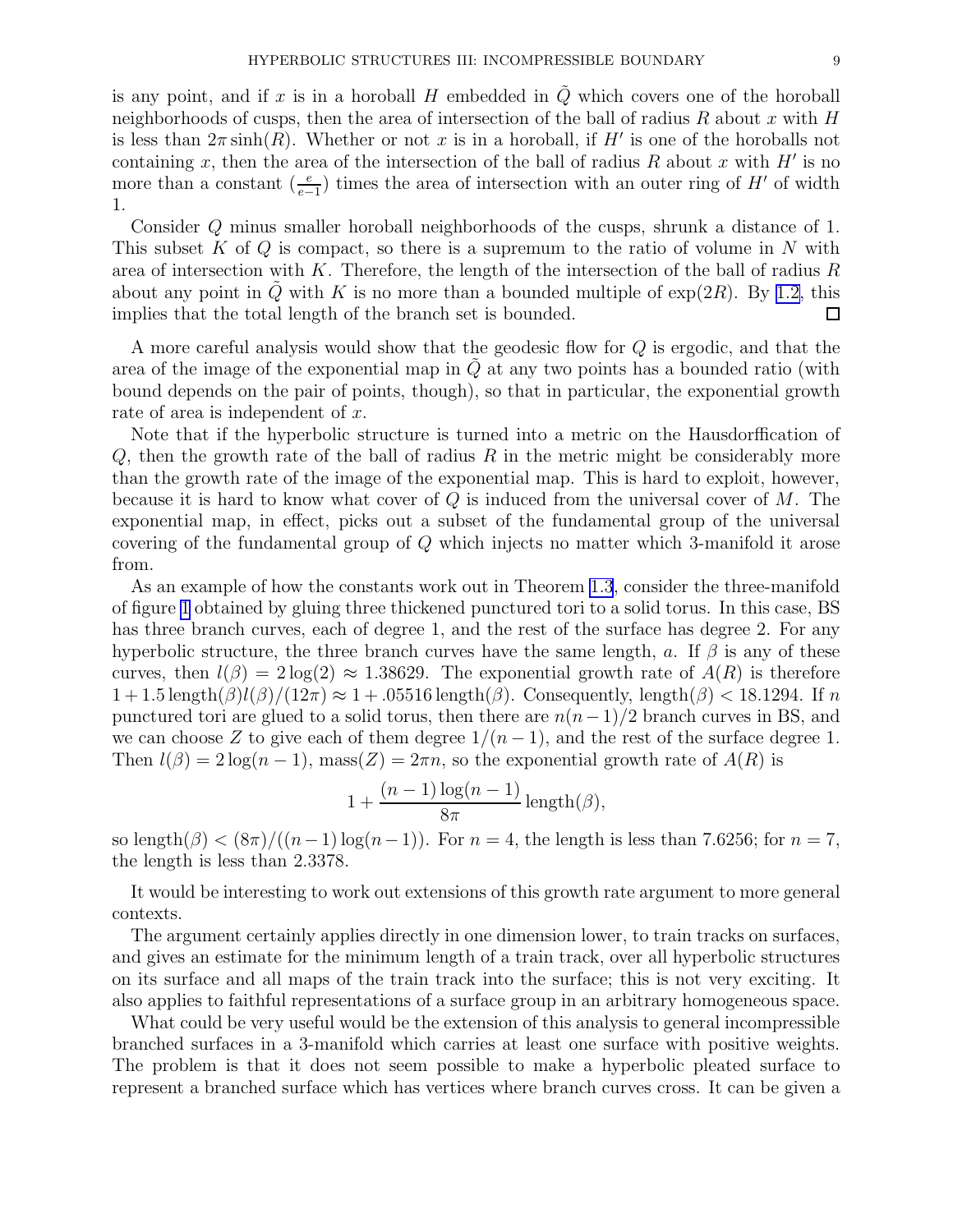<span id="page-9-0"></span>hyperbolic structure in the complement of such points, but the exponential map is no longer injective. Perhaps by estimating the entropy for the geodesic flow and correcting for the rate of occurrence of multiple counting because of geodesics which go in opposite ways around vertices where positive curvature is concentrated, an estimate could be worked out.

A related problem is to extend the growth rate estimates in terms of the length of the branch locus to the case of hyperbolic branched surfaces with geodesic boundary. The estimate should involve the length of the boundary, and degrade as the boundary becomes longer. In the case of a Hausdorff hyperbolic surface with geodesic boundary, the growth rate was studied by Patterson and Sullivan; the exponent of growth is the same as the Hausdorff dimension of the limit set for the group.

## 2. Relative injectivity of pleated surfaces

A 3-manifold which admits essential cylinders decomposes into its window, some miscellaneous solid tori, and an "acylindrical" part  $Acyl(M)$ . It is not really acylindrical, however, once the windows are removed: it is just that cylinders in M cannot cross  $\text{Acyl}(M)$  in an essential way.

To express this in a general way, let N be a 3-manifold,  $f : S \to N$  a compact surface mapped into N, and  $X \subset S$  a system of non-trivial and homotopically distinct simple closed curves on S including all components of  $\partial(S)$ . Then  $(S, X, f)$  is *incompressible* in N if

- (a): there is no compressing disk for  $(S, f)$  whose boundary is a curve on S which intersects X in one or fewer points.
- The triple  $(S, X, f)$  is *doubly incompressible* in N if in addition
- (b): there are no essential cylinders with boundary in  $S X$ ,
- (c): there is no compressing disk for  $(S, f)$  whose boundary is a curve on S which intersects X in two or fewer points, and
- (d): Each maximal abelian subgroup of  $\pi_1(S X)$  is mapped to a maximal abelian subgroup of  $\pi_1(N)$ .

There is also a weaker form of (d);  $(S, X, f)$  is *weakly doubly incompressible* if it satisfies (a), (b), (c), and

(d1): Each maximal cyclic subgroup of  $\pi_1(S-X)$  is mapped to a maximal cyclic subgroup of  $\pi_1(N)$ .

This weakening of (d) allows for simple closed curves on S to be homotopic to a  $(\mathbb{Z} + \mathbb{Z})$ cusp of  $N$ . The significance of this is that in geometric limits, cyclic subgroups can turn into  $\mathbb{Z} + \mathbb{Z}$ .

**Proposition 2.1** (Acylindrical part doubly incompressible). The triple

 $(\text{Acyl}(M), \partial \text{wb}(M) \cap \text{Acyl}(M), \subset)$ 

is doubly incompressible.

Compare [1.1](#page-5-0).

Proofof 2.1. This is part of the basic theory of the characteristic submanifold. See [[Joh79\]](#page-18-0) or[[JS79\]](#page-18-0).  $\Box$ 

We will extend the results of §5 of [\[Thu86\]](#page-18-0) to apply to doubly incompressible triples  $(S, X, f).$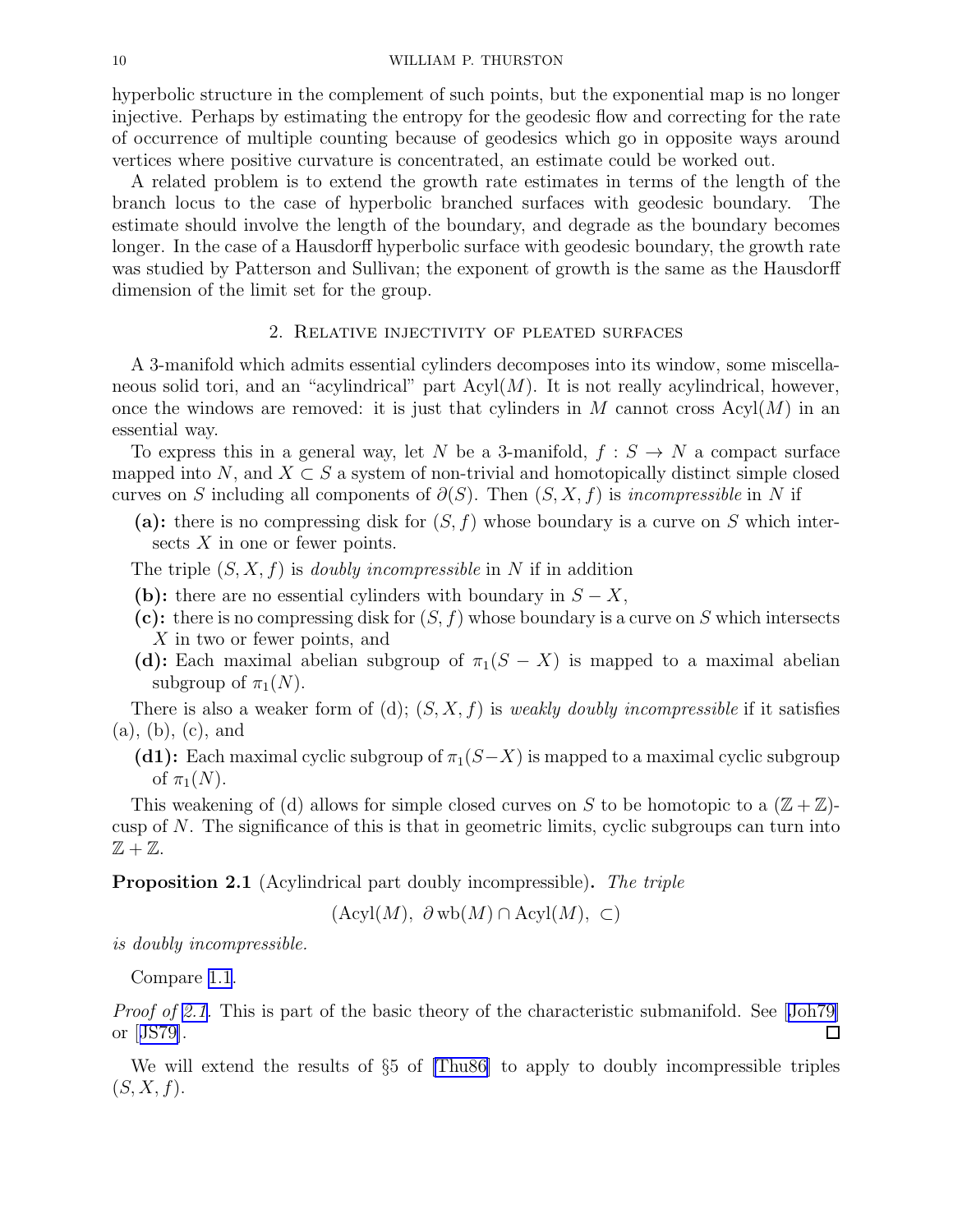**Theorem 2.2** (Relative injectivity). Let N be a hyperbolic 3-manifold, and  $(S, X, f)$  weakly doubly incompressible in N. If  $\lambda$  is any maximal lamination on S containing all curves in X as leaves, and if  $f_{\lambda}: P_{\lambda} \to N$  is a  $\lambda$ -pleated surface, then  $\lambda$  injects into  $\mathbb{P}(N)$ .

This remains true if degeneracies of the pleated surface are allowed, where closed curves of  $\lambda$  map to cusps of N.

If the recurrent part of  $\lambda$  consists only of closed curves, then at least a degenerate pleated surface always exists which represents  $S \rightarrow^{f} X$ .

*Proof of [2.2.](#page-9-0)* Let  $\rho$  be the recurrent part of  $\lambda$ . According to 5.5 of [\[Thu86](#page-18-0)], the map  $\rho \rightarrow$  $\mathbb{P}(N)$ , restricted to non-degenerate leaves, is a covering map to its image, and it extends to a map on a small neighborhood of  $\rho$  in S which is a covering map to its image.

It follows easily from the weak double incompressibility of  $(S, X)$  that this can only be the trivial covering, so that at least  $\rho$  embeds in  $\mathbb{P}(N)$ : condition (d1) guarantees that a closed leaf can map only as a trivial covering to its image, condition (b) guarantees that no two closed leaves are mapped to a single closed leaf in the image, and condition (b) also prevents components of  $\rho$  with more complicated neighborhoods to map by non-trivial coverings.

Each end of each leaf l of  $\lambda - \rho$  is asymptotic with either one or two leaves of  $\rho$  — one if it is asymptotic with a closed leaf, two if it is asymptotic with a non-compact leaf. We will refer to these two types of ends as type 1 ends and type 2 ends.

Suppose  $l_1$  has the same image in  $\mathbb{P}(N)$  as  $l_2$ . Since  $\rho$  embeds, it follows that  $l_1$  and  $l_2$  are asymptotic (on  $S$ ) at both ends.

A closed loop can be formed, by bridging between the two leaves at their two ends along short arcs. If an end is of type 2, then the short arc will not to intersect any closed leaves of  $ρ$ . If an end is of type 1, then the arc can be chosen so that it intersects a closed leaf of  $ρ$  in at most one point. In particular, the closed loop on S intersects X in at most two points. It follows from condition (c) that the image of the loop is null-homotopic in  $N$ . It follows from hyperbolic geometry that  $l_1 = l_2$ .

There remains still the possibility that a leaf l of  $\lambda - \rho$  could have image in  $\mathbb{P}(N)$  which is a circle. Such a situation would force both ends of l to be of type 2, since the set of identifications under  $\lambda \to \mathbb{P}(N)$  is closed. This also forces the image of l to coincide with the image of the circle at either end — which must be a single circle — and it forces the closed leaf to be non-degenerate. Construct a loop on S which follows along  $l$ , crosses a short bridge to the closed leaf, then unwinds on the closed leaf, finally crossing a bridge to the other end of l. Since the amount of unwinding is adjustable, it can be chosen so that the entire configuration maps to a null-homotopic curve in  $N$ . This contradicts incompressibility, (a), since a small homotopy of the loop makes it intersect a closed leaf of  $\lambda$  in at most one point.

To prove that a possibly degenerate pleated surface always exists provided  $\rho$  consists only of closed leaves, we must show that each leaf l of  $\lambda - \rho$ , when pushed forward to N by a continuous map, can be straightened out to a geodesic without changing the asymptotic behavior of its ends. In  $\mathbb{H}^3$ , the closed leaves at either end of l either are covered by geodesics, or they map to cusps. If one of the curves is parabolic and one hyperbolic, the endpoints are automatically distinct, so l can be straightened. If the end curves are both hyperbolic, then it follows from incompressibility of  $(S, X)$ , as above, that the endpoints are distinct.

Finally, suppose that  $l$  is asymptotic to parabolic curves at both ends. Map  $l$  to  $N$  and lift to  $\mathbb{H}^3$ . If the two endpoints are the same, then l can be retracted into an arbitrarily small neighborhood of a cusp. Form a subsurface of S from a neighborhood of l together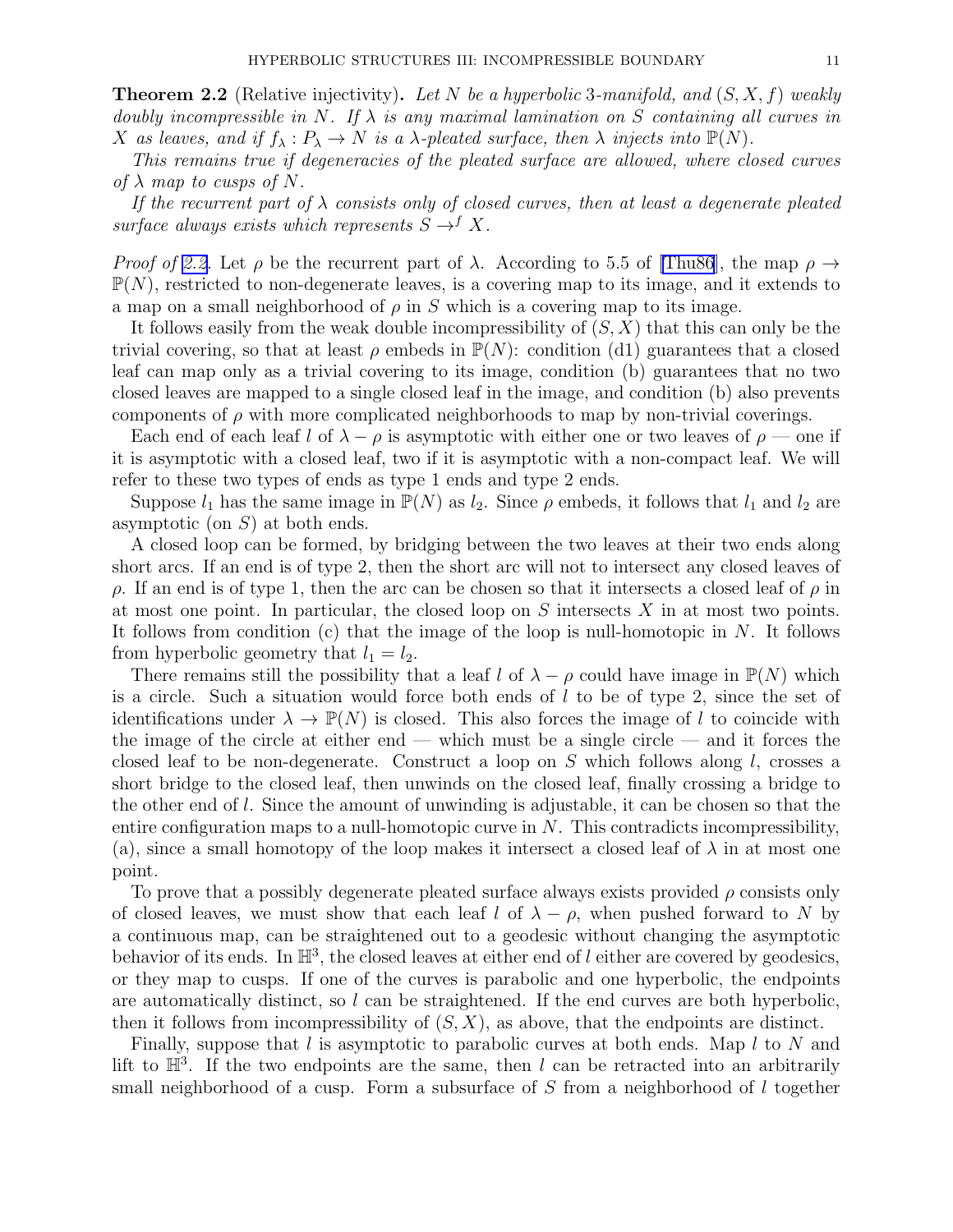<span id="page-11-0"></span>with the circle or circles it is asymptotic to. Choose two non-commuting elements of the fundamental group of this surface which are represented by loops, such that one loop (say, parallel to one of the closed leaves) does not intersect  $X$ , and the other loop intersects X in at most one point. (Make it from  $l$ , with a short bridge between its ends if they are asymptotic, or a bridge to the second closed leaf, a traversal of this leaf, a bridge back to  $l$ , and a return journey along  $l$  back to the basepoint, otherwise.) The commutator of the two loops is null-homotopic in  $N$ ; it intersects X in at most two points, violating  $(c)$ .  $\Box$ 

**Theorem 2.3** (Relative uniform injectivity). Let S be a compact surface, and X a collection of non-trivial, homotopically distinct simple closed curves on S which includes all boundary components. Let B and  $\epsilon_0$  be positive constants. Among all pleated surfaces  $f : S \to N$ (N a variable hyperbolic manifold) pleated along laminations  $\lambda$  containing X, where  $(S, X, f)$ is doubly incompressible and the total length of X in N is less than B, the associated maps

$$
g: \lambda \to \mathbb{P}(N)
$$

are uniformly injective on the  $\epsilon_0$ -thick part of S. That is, for every  $\epsilon > 0$  there is a  $\delta > 0$ such that for any such S, N,  $\lambda$  and f and for any two points x and  $y \in \lambda$  whose injectivity radii are greater than  $\epsilon_0$ , if  $d(x, y) \geq \epsilon$  then  $d(g(x), g(y)) \geq \delta$ .

The same statement holds true when degenerate pleated surfaces are allowed, in which certain closed leaves of  $\lambda$  may be parabolic.

Theuniform injectivity theorem of [[Thu86\]](#page-18-0) is the special case of this when  $X = \partial S$ , and where the constant  $B = 0$  — that is, where any boundary curves are parabolic.

Proof of 2.3. As in [\[Thu86](#page-18-0)], the main step of the proof is to establish that the geometric limits of surfaces which satisfy the hypotheses are at least weakly doubly incompressible.

Consider a sequence  $f_i: S \to N_i$  of pleated surfaces, pleated along  $\lambda_i \supset X$ , such that  $(S, X, f_i)$  are doubly incompressible, and for which the total length of the curves of X in  $N_i$ is less than B. Let  $g_i$  be the metric induced on S by  $f_i$ .

For each i, let  $B_i$  be a collection of points, one in each component of the  $\epsilon_0$ -thin part of S with respect to  $g_i$ , and let  $E_i$  be a collection of orthonormal frames at the elements of  $B_i$ .

There is some subsequence such that sequence of hyperbolic surfaces  $S_i$  defined by the metric  $g_i$  on S with respect to the collection of base frames  $E_i$  converges to a geometric limit. By this we mean that, first, if the universal cover of S is developed into  $\mathbb{H}^2$ , where any of the frames  $e_i \in E_i$  is sent to some fixed base frame in  $hy^2$ , then the sequence of images of  $\pi_1(S)$  converge in the Hausdorff topology for Isom  $hy^2$ : this is the geometric limit from the point of view of  $e_i$ . Second, the Hausdorff limit of the image of  $E_i$  from the point of view of  $e_i$  must exist, that is, any other frames which stay within a bounded distance of  $e_i$  should converge. When these conditions are met, there is a well-defined, possibly disconnected, geometric limit with respect to  $E_i$ .

We can pass to a further subsequence so that the system of geodesics  $X$  and the laminations  $\lambda_i$  also converges geometrically, that is, in the Hausdorff topology when they are developed onto  $\mathbb{H}^2$  using frames in  $E_i$  to get started.

Let  $R'$  be the topological surface which is the geometric limit. On  $R'$ , denote the limiting hyperbolic metric  $g'$ , curve system Y' and lamination  $\lambda'$ .

Each component of  $S - X$  is incompressible in  $N_i$ . Since the boundary components of each such component have bounded length with respect to  $g_i$ , there is a non-elementary subgroup of  $\pi_1(S) - X$  based at any point  $x \in B_i$  generated by loops through x of bounded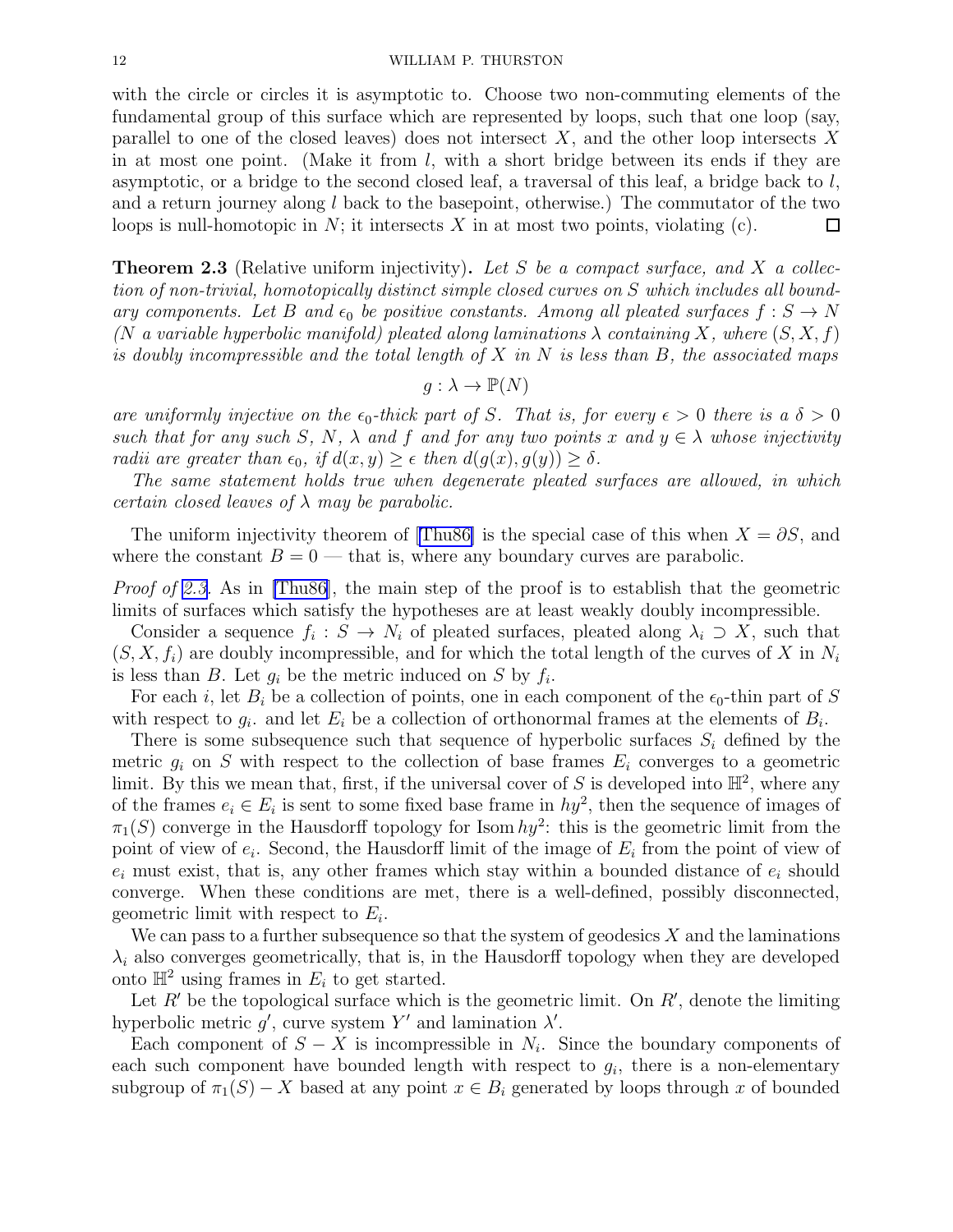length. Therefore, the injectivity radius of  $N_i$  at the image of x is bounded abvoe zero. The image of each  $e_i \in E_i$  in  $N_i$  can be extended uniquely to an orthonormal frame  $f_i$  in  $N_i$ , and there is a further subsequence so that the  $N_i$  with collection of base frames  $\{f\}_i$  converges geometrically, to a hyperbolic manifold N and so that the maps  $f_i: S \to N_i$  also converge geometrically to a  $\lambda'$ -pleated surface  $f': R' \to N$ .

It may be that there are pairs of cusps of R′ which came from the two sides of a sequence of geodesics on S which either were degenerate, or grew shorter and shorter in the sequence. Form a new topological surface  $R$  by joining the two cusps together along a simple closed curve; we can think of f as a degenerate pleated surface for R, if we extend  $\lambda$  by adding a closed leaf for each parabolic curve we adjoin, and spinning the ends of leaves which tend to these cusps around the new closed leaves. Label the new curves as belonging to  $Y$  according to whether they were limits of elements of  $X$ , possibly after passing to a subsequence. Pick a homotopy class f of maps of the new surface R into N, which agrees with the previous homotopy class  $f'$  on  $R'$ . For each degenerate curve, this involves a free choice of a power of the Dehn twist about the curve, and if the cusp is a  $\mathbb{Z} + \mathbb{Z}$  cusp, the choice of how the annulus wraps around the torus.

We verify the conditions for double incompressibility of the limiting pleated surface, with curve system Y.

Condition (a) is contained in condition

 $(c)$  that there are no compressing disks which intersect Y in two or fewer points. Suppose there were an essential disk for  $f: R \to N$  with boundary a curve on R meeting Y in two or fewer points. The map f is approximated by a map of R to the  $N_i$ , for sufficiently high i. The approximation at least restricted to  $R'$  factors (up to homotopy) through an embedding  $j_i$  of R as a subsurface of S with incompressible boundary. This factorization extends over the degenerate curves of R as well, since the annulus of R and the annulus of S both map into the thin set of  $N_i$ ; the fundamental group of this component of the thin set is cyclic, and generated by the core curve of the annulus, so the two annuli must be homotopic rel boundary. The compressing disk would be approximated by a compressing disk for S whose boundary intersects X in only two points, contradicting the hypothesis that  $(S, X, f_i)$  is doubly incompressible.

Condition (b) says that there should be no essential annulus for  $f: R \to N$  whose boundary is disjoint from  $X$ . Any essential annulus would be approximable by an annulus for  $f_i: S \to N$ , for i sufficiently high. We need to check that the approximating annulus is essential, that is, that its two boundary components are not homotopic on  $S$ . If the length of either of the boundary curves on  $R$  is greater than zero, then that boundary curve can be represented by a geodesic on  $R$ . Two geodesics are isotopic on  $R$  if and only if they coincide; the same criterion carries over to the approximating surfaces, so an essential annulus which has a boundary curve of positive length would carry over to an essential annulus for the approximations, contradicting the hypotheses. If there were an essential annulus whose boundary components have zero length on  $R$ , then when it is carried over to the approximations, it would still essential for otherwise we would have added a degenerate curve joining the two cusps in question when we formed  $R$ . Again, this contradicts the hypothesis that  $(S, X, f_i)$  is doubly incompressible.

Condition (d1) also persists in a geometric limit. Let  $H$  be a maximal cyclic subgroup of the fundamental group of  $R - Y$ . The embedding  $j_i$  of R as an incompressible subsurface of S for high i carries H to a maximal cyclic subgroup of  $\pi_1(S - X)$ . Therefore, its image is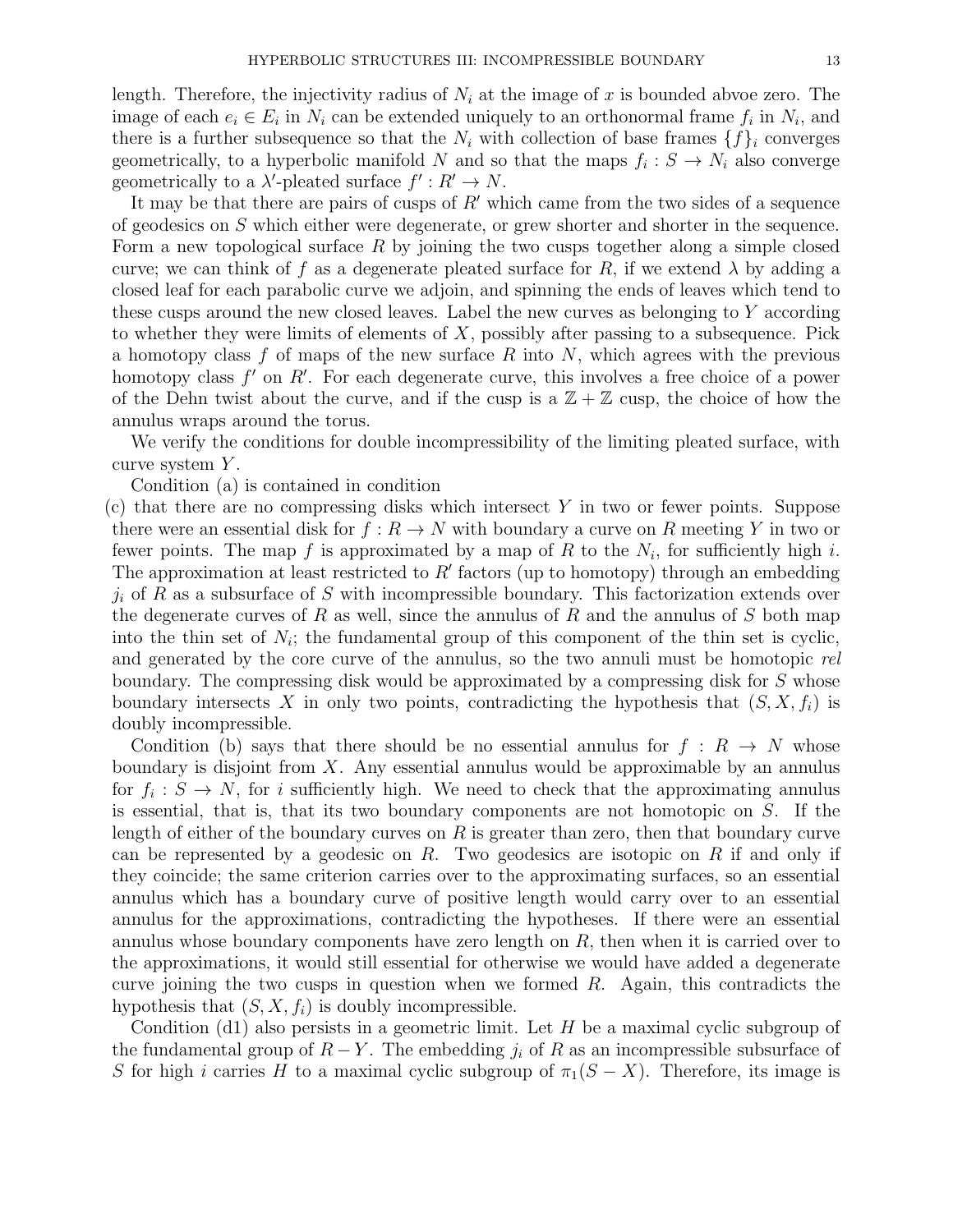<span id="page-13-0"></span>a maximal cyclic subgroup of  $\pi_1(N)_i$ . If  $\alpha$  is any element of  $\pi_1(N)$  such that some power is a cyclic generator of the image of H in  $\pi_1(N)$ , then  $\alpha$  is approximated in  $N_i$  by an element with a power approximately, and therefore exactly, equal to the cyclic generator of the image of  $H$  in  $N_i$ ; the power can only be 1.

We have established that any sequence of pleated surfaces satisfying the hypotheses of the theorem, has a subsequence converging to a weakly doubly incompressible pleated surface in a hyperbolic 3-manifold. Theorem [2.3](#page-11-0) follows now from [2.2](#page-9-0). 口

## 3. Relative boundness for AH(M)

The relative uniform injectivity theorem of the last section has a direct application to the boundness of deformations of a hyperbolic 3-manifold when the total length of a sufficiently complicated system of curves on its boundary is held bounded.

**Theorem 3.1** (Relative boundedness). Let M be a 3-manifold, and X a collection of nontrivial, homotopically distinct curves on  $\partial M$  such that  $(\partial M, X, \subset)$  is doubly incompressible. Then for any constant  $A > 0$ , the subset of  $AH(M)$  such that the total length of X not exceeding A is compact.

Note that by setting  $X = \emptyset$  we obtain 1.2 of [\[Thu86\]](#page-18-0). By letting X be the set of core curves ofthe parabolic annuli of a pared manifold and setting  $A = 0$  we obtain 7.1 of [[Thu86](#page-18-0)].

*Proof of 3.1.* The proof is much the same as the proof of the main theorem of [\[Thu86\]](#page-18-0), but we will go through the details for the sake of completeness.

We may as well assume that  $\partial M$  is non-empty. Let  $Z \supset X$  be a collection of curves which has at least one element on each boundary component of M. Choose a triangulation  $\tau$  of M, with one vertex on each element of  $Z$  and such that each element of  $Z$  is formed by one edge of  $\tau \cap \partial M$ . Choose an orientation for each element of Z.

Denote the closed unit ball  $\mathbb{H}^3 \cup S^2_{\infty} = \overline{\mathbb{H}^3}$ . For any element N of  $AH(M)$ , an ideal simplicial map  $f_N : M \to N$  can be defined in the standard way: let  $f_N : \tilde{M} \to \overline{\mathbb{H}^3} \supset \tilde{N}$ by map a vertex v of  $\tilde{\tau}$  to the positive fixed point at infinity for the covering transformation which generates forward motion along the component of v on  $\tilde{Z}$ , and extend  $f_N$  to a piecewisestraight map.

There is a canonical factorization of  $f_N | \partial M$  as an ideal simplicial map  $i_N$  to a possibly degenerate hyperbolic structure on  $\partial M$ , followed by a possibly degenerate pleated surface  $p_N$ . The hyperbolic structure  $g(N)$  on  $\partial M$  is a metric on  $\partial M$  minus any torus components, and possibly with certain curves deleted whose two sides become cusps in the hyperbolic structure.

Associated with  $f_N$  is a certain *infinity* subcomplex  $\iota_N$  of  $\tau$ , consisting of those simplices such that any copy of them in M is mapped to a single point by  $f_N$ . The *degenerate simplices* for an ideal simplicial map are those simplices of which at least one edge is contained in  $\iota$ . Thus, a degenerate triangle collapses either to a line, or to a point at infinity. A degenerate 3 simplex collapses to an ideal triangle, a line, or a point. A 3-simplex is not called degenerate if it merely flattens to a quadrilateral, or maps with reversed orientation.

Let  $N(i)$  be any infinite sequence of elements of  $AH(M)$  such that the total length of X is bounded by A. We will extract a convergent subsequence. For notational simplicity, each time we pass to a subsequence, we implicitly relabel it by the full sequence of positive integers.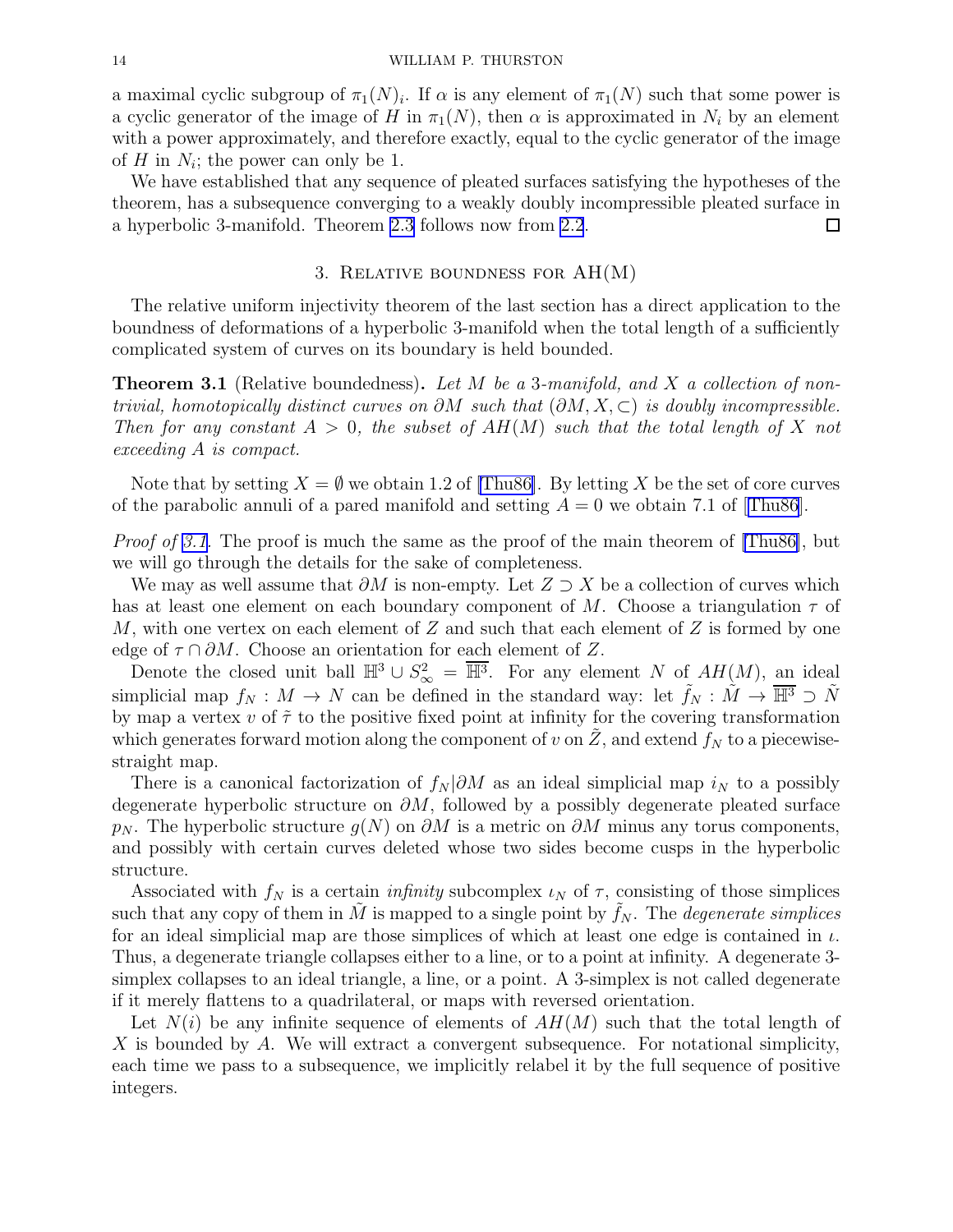First, observe that  $\iota_{N(i)} = \iota$  does not depend on i, for it can be determined homotopically: a simplex is in  $\iota$  if and only if it is homotopic, rel vertices, either to a torus boundary component of  $M$ , or to a curve in the collection  $Z$ .

Recall from [\[Thu79\]](#page-18-0), [\[Thu97\]](#page-18-0) or[[Thu86](#page-18-0)] that to each edge of each non-degenerate simplex is associated an *edge invariant* in  $\mathbb{C} - \{0, 1, \infty\}$ . The edge invariants of opposite edges of a three-simplex are equal, and the three values tend to 0, 1 and  $\infty$  if the shape of the simplex degenerates. We may pass to a subsequence of  $N(i)$  such that the edge invariants of each edge of each nondegenerate 3-simplex of  $\tau$  converge in  $\mathbb{C}$ .

Following §3 of [\[Thu86\]](#page-18-0), we define a "bad complex" B for the sequence  $N(i)$ , which is formed as the union of all 1-simplices (which are bad only because they do not yield information), all degenerate simplices, and within each degenerating 3-simplex, a quadrilateral attached along the four edges whose edge invariants are tending to 0 and  $\infty$ . The good submanifold G for the sequence  $N(i)$  is obtained by deleting a regular neighborhood of B, and the "cutting surface"  $\kappa$  for  $\{N\}(i)$  is defined as the internal boundary of  $G$ ,  $\kappa = \partial G - \partial M$ .

An ideal triangle in  $N(i)$  serves like a base frame: a certain "view" of  $N(i)$  is obtained by sending its three vertices to 0, 1, and  $\infty$ . If  $\alpha$  is any path in G beginning and ending on a triangle of  $\tau$ , it defines a sequence of views of  $N(i)$ , which are related by a sequence of isometries of  $\mathbb{H}^3$ . The submanifold G was defined in such a way that this sequence of isometries converges. Note in particular that when a path in  $G$  enters a degenerating 3-simplex through one triangle and exits through the other accessible triangle, the isometry that relates the two views converges to the identity. Therefore, the sequence of representations  $\rho(i)$  for  $\pi_1(M)$ based at any point  $p \in G$  converges when restricted to  $\pi_1((G, p))$ .

As in the earlier paper, we will augment  $G$  together with its map to  $M$ , in several steps  $g_i: G_i \to M$ , in such a way that the sequence of composed representations  $G_i \to M \to$ Isom( $\mathbb{H}^3$ ) continues to converge, until finally the map to M is a proper map (one which takes boundary to boundary) of degree 1. We start with  $G_0$  be  $G$ , and  $g_0$  the inclusion.

The key point is that the surface  $\kappa$  is in a certain sense becoming smaller and smaller in  $N(i)$ , as the sequence progresses, so that we can think of it as if it were only 1-dimensional. If we proceed far out in the sequence, we can homotope the map of  $\kappa$  to  $N(i)$  so that it lies close to the 1-skeleton of the image ideal 3-simplices, so that the area of the image of  $\kappa$  tends to zero, and it geometrically it looks like a 1-complex. In fact, we will analyze in terms of a map to a certain graph  $\gamma$  defined by this geometry.

Toward this end, define a subsurface  $\kappa_0 \subset \kappa$  to consist of the intersection of a regular neighborhood of  $\iota$  with  $\kappa$ , together with a diagonal band on each side of the twisted quadrilateral of B. The diagonal bands are to be arranged to "indicate" vertices of ideal simplices which are converging together, from the point of view of its component of  $G \cap$  the simplex; the two diagonal bands on opposite sides of a twisted quadrilateral of B run in different directions. Each component of  $\kappa_0$  will be collapsed to a point to form the vertices of  $\gamma$ .

The intersection of  $\kappa - \kappa_0$  with any 3-simplex is a rectangle, with two opposite sides on 2faces of the simplex. Form a foliation F transverse of  $\kappa-\kappa_0$  so that  $\partial \kappa_0-\partial M$  consists of leaves of F, and the leaves of F are transverse to the non-degenerate triangles of  $\tau$ , by foliating each rectangle with a product foliation. The leaf space of any rectangle is homeomorphic to the unit interval  $[0, 1]$ . The parametrizations can be chosen consistently, so that the leaf space of a rectangle is identified by an isometry to the leaf space of an adjoining rectangle. When this is done, the leaves of  $F$  are all compact, since a leaf enters a rectangle at most once.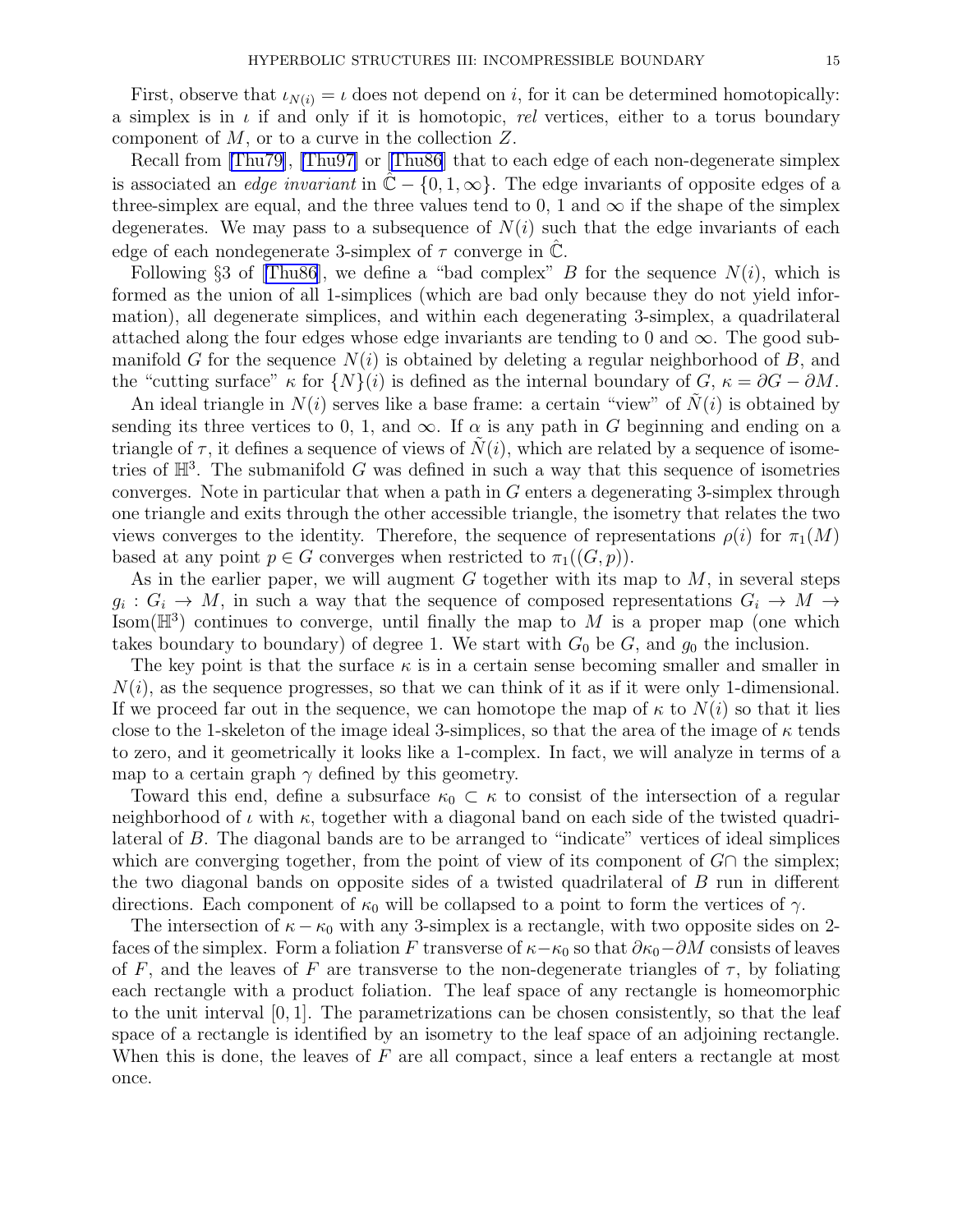The graph  $\gamma$  is defined by collapsing each component of  $\kappa_0$  to a point, and each leaf of F to a point. Let  $p : \kappa \to \gamma$  be the collapsing map.

Proposition 3.7 of [\[Thu86](#page-18-0)] shows (by an easy argument) that the fundamental group of  $p^{-1}$  of any edge or vertex of  $\gamma$  has image in  $\pi_1(M)$  which is abelian. Define  $\gamma_0$  to consist of those cells  $\beta$  of  $\gamma$  such whose associated group (the image in  $\pi_1(M)$  of  $\pi_1(p^{-1}(\beta))$ ) is non-trivial. Proposition 3.8 of [\[Thu86\]](#page-18-0) concludes that the image of the fundamental group of  $p^{-1}$ of any component of  $\gamma_0$  in  $\pi_1(M)$  is abelian: this is deduced from the nature of commutative subgroups of  $\text{Isom}(\mathbb{H}^3)$ .

Let  $\gamma_1 = \gamma - \gamma_0$ . An edge e of  $\gamma_1$  has one of two types: either  $p^{-1}(e)$  is a cylinder, or it is a rectangle. Form the first enlargement  $G_1$  of  $G_0 = G$  by attaching a 2-handle to each cylinder of the form  $p^{-1}(e)$ , e an edge of  $G_1$ . The extension  $g_1$  of  $g_0$  over  $G_1 - G_0$  is easy to make over the 2-handles, since their attaching curves are null-homotopic in M.

The next enlargement  $G_2$  of  $G_1$  is formed by attaching a semi-2-handle to each rectangle of the form  $p^{-1}(e)$ , for all edges  $e$  in  $\gamma_1$ . By definition, a semi-2-handles is a copy of  $D^2_+ \times [0,1]$ , where  $D^2_+$  is the intersection of the unit disk in  $\mathbb{R}^2$  with the closed upper-half-plane. It is attached along the round part of its boundary to the rectangle in question. We need to make the extension over the semi-2-handles in such a way that  $[-1, 1] \times [0, 1]$  maps to  $\partial M$ .

The ends of the leaves of the foliation F in  $p^{-1}(e)$  are on  $\partial M$ , near two edges of of ideal triangles. These leaves define a sequence of changes of viewpoint in  $\tilde{N}(i)$ , whose composition converges to a transformation sending the triangle at one end to the triangle at the other end, while preserving the edge which is near the leaves. If we use the factorization of  $f_{N(i)}|\partial M$  as  $p_{N(i)} \circ i_{N(i)}$ , we see that the corresponding triangles of  $\partial M - \lambda$  are mapped by the  $\lambda$ -pleated map  $p_{N(i)}$  close to each other in N. Since the change of view between the two triangles converges as  $i \to \infty$  and since the thick part of an ideal triangle of  $\partial M - \lambda$  is always in the thick part of  $\partial M$ , we can choose  $\epsilon_0$  small enough that two points  $x_1$  and  $x_2$  on these two leaves and in the  $\epsilon_0$ -thick part of  $\partial M$  (with respect to  $g(N(i))$ ) are mapped in  $\mathbb{P}N(i)$  so their distance goes to zero with i.

We can now apply Theorem [2.3,](#page-11-0) to conclude that the distance between  $x_1$  and  $x_2$  goes to zero on  $\partial M$  as measured by the metric  $g(N(i))$ . In particular, for each sufficiently high i, there is a well-defined homotopy class of arcs joining  $x_1$  to  $x_2$  on  $\partial M$ , and this arc is homotopic to the arc joining  $x_1$  to  $x_2$  on  $\kappa - \kappa_0$ .

Does the homotopy class depend on  $i$ ? Since the total length of X is bounded by A, no component of X can pass between the leaf of  $x_1$  and the leaf of  $x_2$  while they are close together — these leaves are infinite, and they remain close for a long time, if i is high. The arc  $\alpha(i)$  joining  $x_1$  with  $x_2$  for  $N(i)$  does not cross any component of X. The loops  $\alpha(j) \cup \alpha(i)$  are null-homotopic in M, so they must also be null-homotopic on  $\partial M$ , by the incompressibility of  $(\partial M, X, \subset)$ . Therefore, the homotopy class  $\alpha(i)$  is independent of i.

Map the semi-2-handle to M so that the portion  $[-1, 1] \times [0, 1]$  of its boundary covers a regular neighborhood of  $\alpha$ , to obtain the extension  $g_2$  of  $g_1$  over  $G_2$ .

Define  $\kappa_2$  to be the portion of  $\partial G_2$  which we have not mapped to  $\partial M$ . There is one component of  $\kappa_2$  for each component of  $\gamma_0$  union the vertices of  $\gamma$  — the 2-handles and semi-2-handles have served to sever *gamma* along the edges associated to a trivial group. The image of the fundamental group of any component of  $\kappa_2$  in  $\pi_1(M)$  is abelian. Furthermore,  $\partial \kappa_2$  does not intersect X.

We form  $G_3$  by attaching three-manifolds to the componenets of  $\kappa_2$ . A component C of  $\kappa_2$  has one of three types. First, it may be a closed surface whose fundamental group has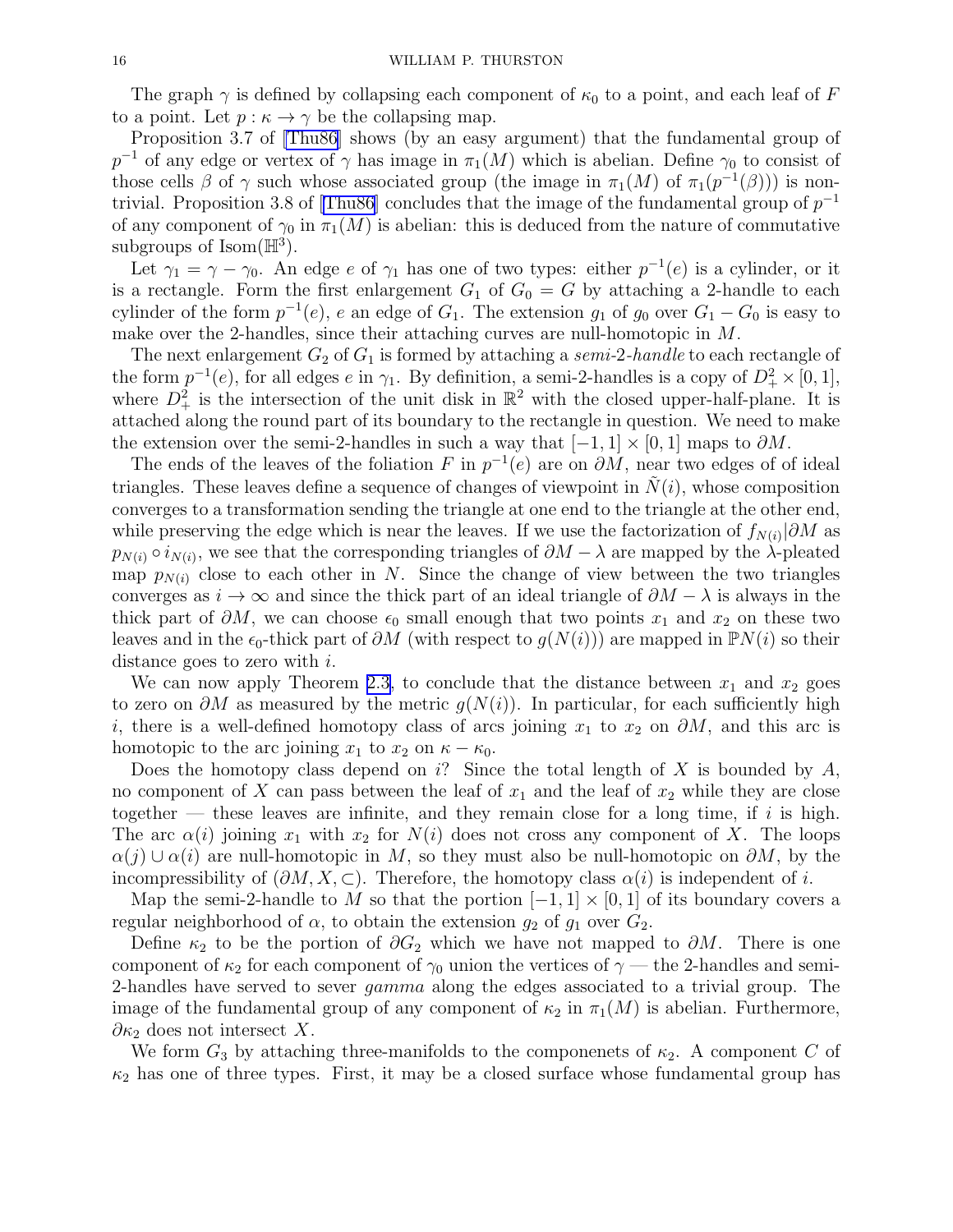image in  $\pi_1(M)$  isomorphic to  $\mathbb{Z} + \mathbb{Z}$ . In this case, it is homologous to a cusp, and we can attach a three-manifold  $M_C$  whose boundary is  $C \cup T^2$ , with a map to M having the same image fundamental group, and realizing this homology. Second, it may be a closed surface whose fundamental group has image isomorphic to  $\mathbb{Z}$ ; then we attach a 3-manifold  $M_C$  whose boundary is  $C$ , with a map to M having the same image fundamental group as  $C$ . Finally, it may be a surface with boundary whose image fundamental group is isomorphic to Z. From the acylindricity of  $(\partial M, X, \subset)$  it follows that C is homologous to in  $H_2(M, \partial M)$  to  $\partial M$ , by a 3-chain represented by a manifold whose image fundamental group is also Z. We attach such a manifold  $M_C$ .

Now we have  $G_3$  with a proper map  $g_3: G_3 \to M$ . We will analyze the geometry of  $\partial g_3 : \partial G_3 \to \partial M$  in conjunction with the possibly degenerate hyperbolic metric  $g_{N(i)}$  on  $\partial M$ and the pleated map  $p_{N(i)}$  to  $N(i)$  to show that  $\partial g_3$  and hence  $g_3$  have degree one.

The original good submanifold  $G = G_0$  intersects every non-degenerate triangle of  $\tau$  in the complement of a regular neighborhood of its boundary. We may isotope so that this regular neighborhood is as small as we like. The intersection of G with  $\partial M$  then takes up most of the area of the the possibly degenerate hyperbolic structure for  $\partial M$ .

The boundary of  $G_1$  was exactly the same as the boundary of  $G_0$ . The boundary behavior of  $G_2$  was modified, on account of the semi-2-handles. These had the effect of joining sides of ideal triangles in pairs, which by the relative uniform injectivity theorem were close and nearly parallel. Only small bridges were added between sides of triangles, so the map of  $\partial G_2$ to  $\partial M$  has degree one at most image points, as measured by the metric  $g_{N(i)}$ .

The boundary curves of a component C of  $\kappa_2$  are formed by a sequence of segments which cycle through the following types:

- (i): a long stretch inside an ideal triangle and nearly parallel to one of its sides,
- (ii): a jump and U-turn to another triangle,
- (iii): a long stretch in the reverse direction nearly parallel to one of its sides, and
- (iv): a U-turn near a vertex of the triangle.

These curves can be chosen so that they are geodesics except at the U-turns, where they have geodesic curvature alternately  $\pm \pi$ . Therefore, their net geodesic curvature is small.

If C is of the type which actually intersects  $\partial M$ , it lifts to a cover of M with infinite cyclic fundamental group. Each component of  $\partial C$  is homologous to a standard representative on  $\partial M$ : contained in a geodesic, if there is a geodesic representing  $\mathbb{Z}$ , otherwise contained in one of the curves where the metric degenerates. If we knew that the boundary components of C were simple curves on  $\partial M$ , or if we knew that they lifted to simple curves in the Z cover, we could conclude that each of the curves of  $\partial C$  is homologous to a standard representative of its class with a chain of small net area, by an application of the Gauss-Bonnet theorem.

However, the boundary components of  $C$  are not necessarily simple curves, and the form of the Gauss Bonnet theorem which gives a formula for the area of chains on a surface with boundary a non-embedded union of curves must involve information about the amount of topological turning of the boundary curves.

One solution to this difficulty is given in §6 of [\[Thu86](#page-18-0)], by constructing a geometric limit of the gluing patterns for the triangles of  $\partial M - \lambda$ , and observing that the curves of  $\partial C$  are simple curves on the limit surface. Here is an alternate method:

Each curve  $\alpha$  of  $\partial C$  is embedded except in the short bridges from triangle to triangle. These bridges cannot cross the thick part of any other ideal triangle, so they may intersect other portions of  $\alpha$  only when it is near a vertex of some ideal triangle. Truncate each ideal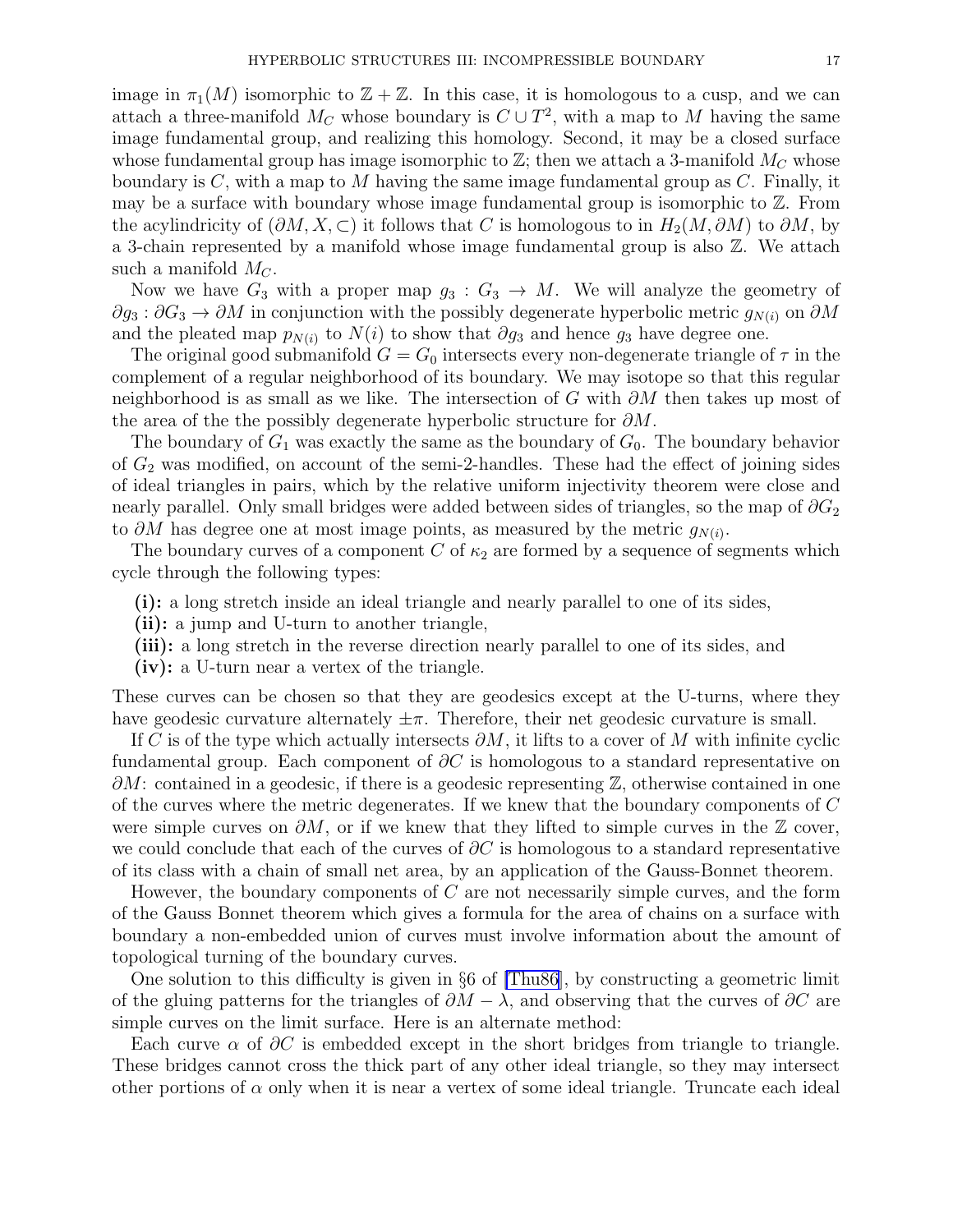triangle in a neighborhood of each vertex, before constructing  $\alpha$ , making sure to cut off a large enough neighborhood so that it does not pass under any of the bridges. Now, when  $\alpha$ is constructed, it is embedded.

It follows that the part of  $\partial M_C$  which is mapped to  $\partial M$  has net area near 0. The degree of  $g_3|\partial G_3$  is an integer  $\approx 1$ , therefore = 1. Some component of  $G_3$  must then map with positive degree. The sequence of representations restricted to the image of the fundamental group of any component of  $G_3$  converges, by construction, so it follows from an application of4.3 of [[Thu86](#page-18-0)] that the sequence of representations of  $\pi_1(M)$  converges, and hence that the sequence  $N(i)$  converges to a limit in  $AH(M)$ .  $\Box$ 

## 4. Proof that only windows break

We can now obtain the main theorem by logically assembling the previous results. Here is the statement once more:

**Theorem [0.1](#page-1-0).** If  $\Gamma \subset \pi_1(M)$  is any subgroup which is conjugate to the fundamental group of a component of  $M$  – window $(M, P)$ , then the set of representations of  $\Gamma$  in Isom $(\mathbb{H}^3)$ induced from  $AH(M, P)$  are bounded, up to conjugacy.

Given any sequence  $N_i \in AH(M, P)$ , there is a subsurface with incompressible boundary  $x \text{ }\subset \text{wb}(M, P)$  and a subsequence  $N_{i(j)}$  such that the restriction of the associated sequence of representations  $\rho_{i(j)} : \pi_1(M) \to \text{Isom}(H^3)$  to a subgroup  $\Gamma \subset \pi_1(M)$  converges if and only if Γ is conjugate to the fundamental group of a component of  $M - X$ , where X is the total space of the interval bundle above x. Furthermore, no subsequence of  $\rho_{i(j)}$  converges on any larger subgroup.

*Proof of [0.1.](#page-1-0)* Let M be a 3-manifold with incompressible boundary. Consider any sequence  $\{N(i)\}\$  of elements of AH(M) Theorem [1.3](#page-7-0) asserts that the total length of  $\partial w b(M, P)$  is uniformly bounded.

Proposition [2.1](#page-9-0) tells us that the triple

$$
(\text{Acyl}(M), \partial \text{wb}(M) \cap \text{Acyl}(M), \subset)
$$

is doubly incompressible. Theorem [3.1](#page-13-0) implies that the image of the restriction

$$
AH(M) \to AH(Acyl(M))
$$

has a compact closure.

The analogous restriction map for any solid torus component of  $M$  – window $(M)$  (which is not a part of  $Acyl(M)$  also has a compact closure, since this is just a question of the boundedness of the length of a component of  $\partial w b(M)$ .

This proves the first paragraph of the theorem. For the second paragraph, we apply Theorem6.2 of [[Thu98](#page-18-0)] to find a subsequence such that each for each component S of  $\partial M$ , there is a subsurface  $c(S) \subset S$  with incompressible boundary, such that

- (a): For each component  $c(S_i)$  of  $c(S)$ , the sequence of representations of its fundamental group converges up to conjugacy.
- (b): If  $\Gamma$  is any nontrivial subgroup of  $\pi_1(c(S))$  such that for some subsequence of the subsequence, its sequence of representations converges up to conjugacy, then  $\Gamma$  is conjugate to a subgroup of  $\pi_1(c(S)_i)$  for some *i*.

It follows from (b) that the subsurface  $c(S)$ , up to isotopy, includes  $S_1 = S$  – window $(M) \cap$ S. The window is "transparent", so that any closed curve in  $c(S) - S_1$  can be pushed